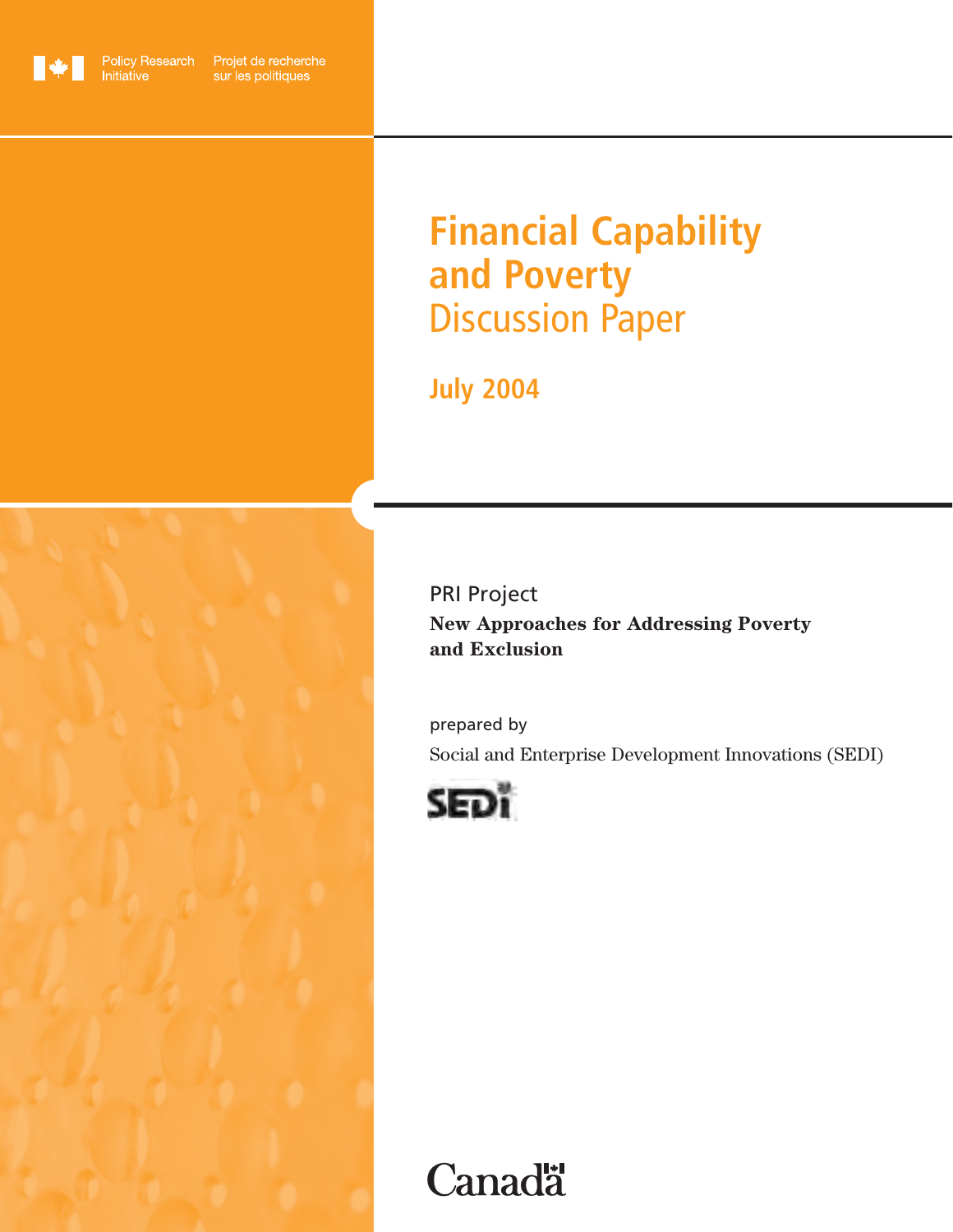**Financial Capability and Poverty** Discussion Paper

**July 2004**



**New Approaches for Addressing Poverty and Exclusion** 

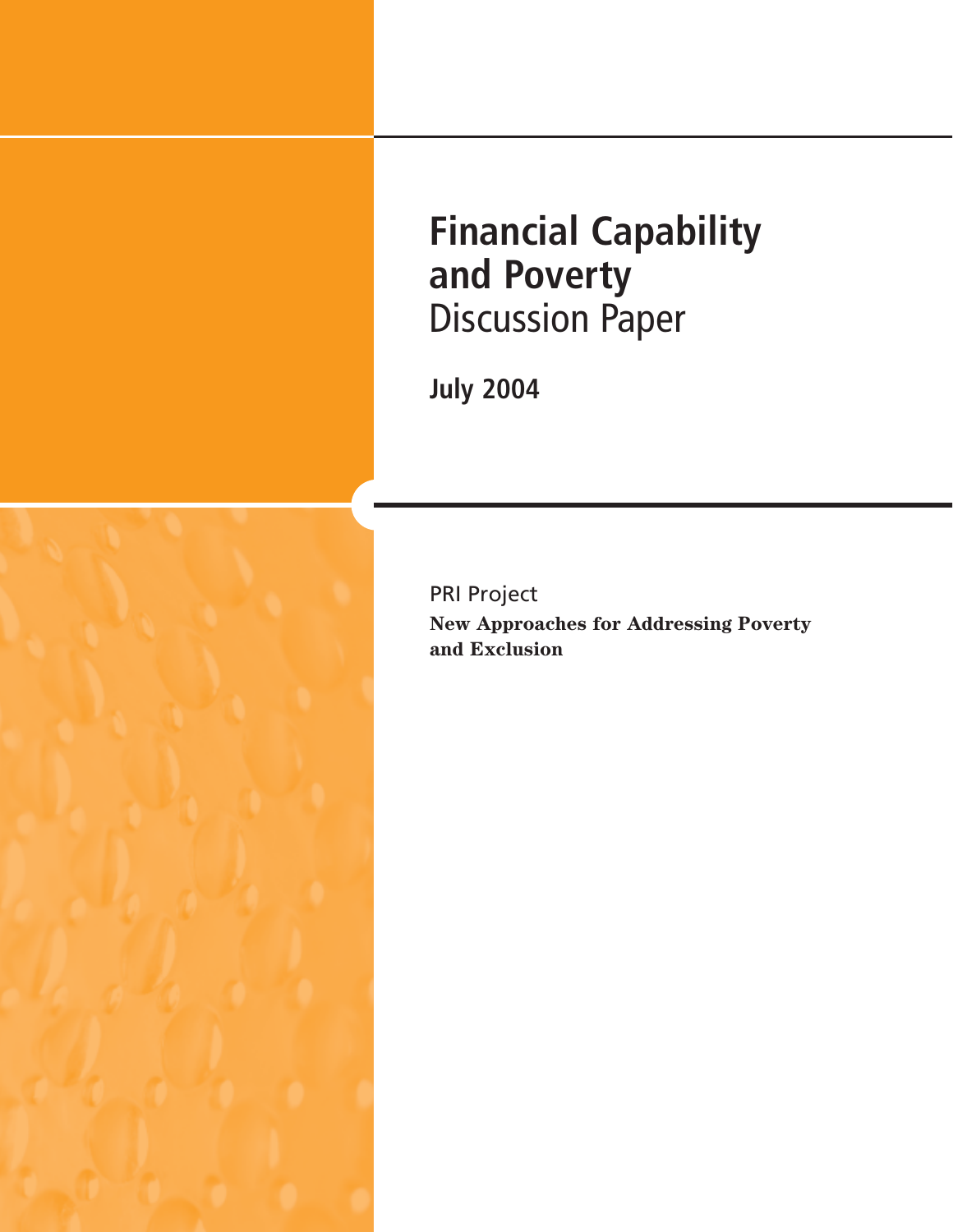# **TABLE OF CONTENTS**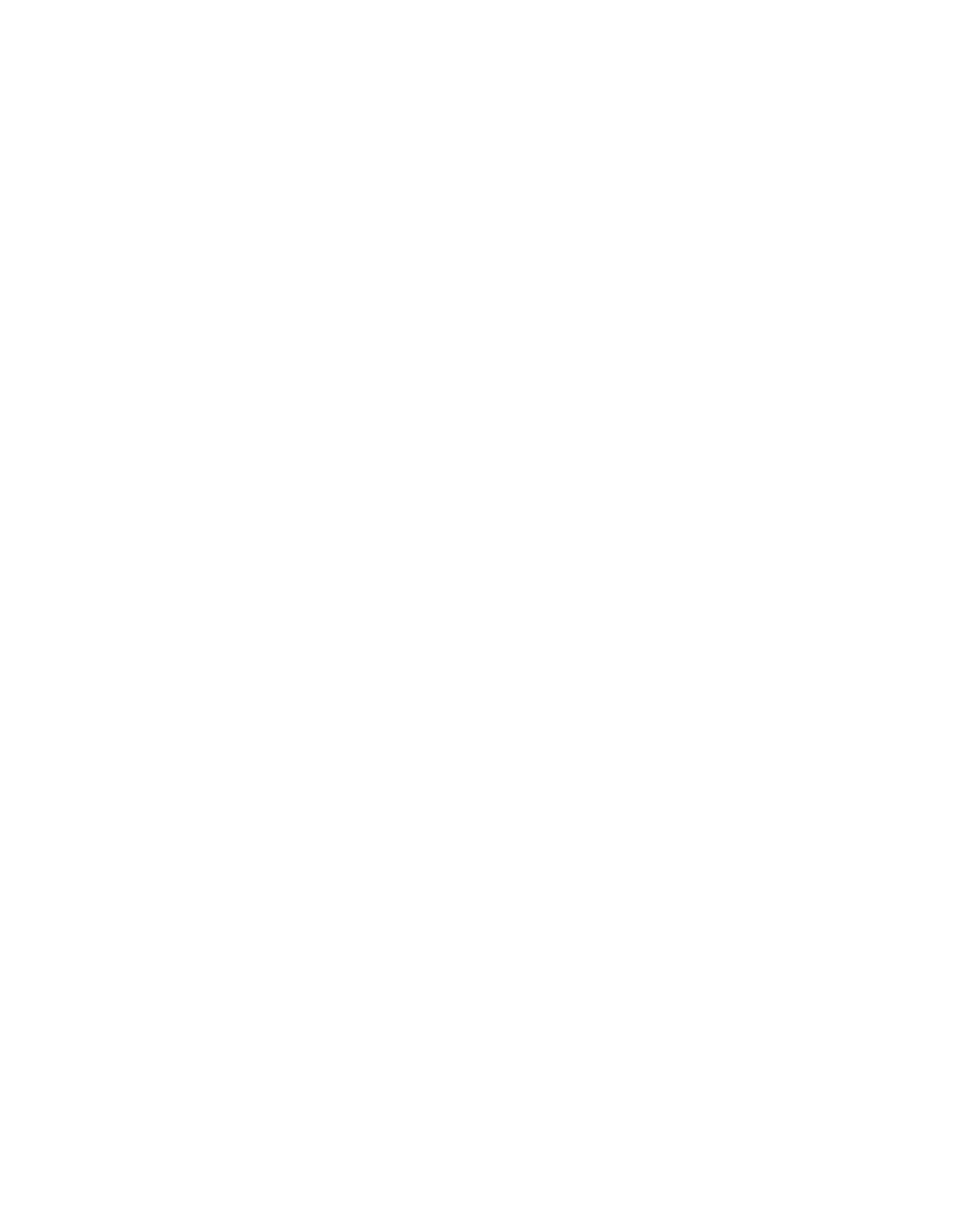## <span id="page-4-0"></span>**FINANCIAL CAPABILITY AND POVERTY**

## **Introduction**

This paper has been prepared by Social and Enterprise Development Innovations (SEDI) at the request of the Policy Research Initiative (PRI) of the Government of Canada. A national non-profit organization, SEDI has more than 15 years of experience in developing new approaches to address poverty and exclusion. As a leading Canadian organization in the international asset-building field, SEDI actively promotes financial literacy for low-income Canadians.

The objective of this discussion paper is to review available evidence from the research and practice of financial literacy as a complementary strategy to asset building. The first section reviews various definitions of financial literacy and proposes financial capability as an alternative. The second section reviews the major initiatives underway in the United Kingdom, the United States, and Canada to enhance financial literacy or capability, either in the context of savings and asset building, or as stand-alone initiatives. The final section provides a discussion of issues for further consideration by policy makers.

## **Defining Financial Literacy and Financial Capability**

There is little agreement among community practitioners or social researchers on a definition of financial literacy or even agreement on terminology. Financial knowledge, financial literacy, financial education, economic education, economic literacy, financial management, and money management are all used nearly interchangeably in practice and in research. The Canadian Foundation for Economic Education (CFEE) prefers economic capability, which they define as the "extent to which Canadians assume their economic roles and make economic decisions with competence and confidence" (CFEE, 2004).

Financial literacy is perhaps the most commonly used in Canada and the United States (Murray and Ferguson, 2004). A study (Vitt et al., 2000: p. 2) conducted by the Institute for Socio-Financial Studies (ISFS) offers the following definition.

The ability to read, analyze, manage and communicate about the personal financial conditions that affect material well-being. It includes the ability to discern financial choices, discuss money and financial issues without (or despite) discomfort, plan for the future, and respond competently to life events that affect everyday financial decisions, including events in the general economy.

The ISFS authors differentiate *financial* literacy from *economic* literacy, a term they believe describes knowledge of a far broader macroeconomic context. For example, whereas economic literacy may be primarily concerned with understanding concepts such as productivity and inflation, financial literacy is generally viewed in terms that are more personal or immediate, such as banking, credit, and investing. Cutler and Devlin (1996), in a frequently cited paper, proposed that financial literacy has both a knowledge component (i.e., individuals' performance on objective tests of financial knowledge) as well as a confidence component (i.e., individuals' self-reported knowledge, abilities, and efficacy related to financial matters). This distinction is useful in understanding the differences between measures of what people objectively know and how confident they feel in their financial knowledge and management abilities. Generally, research finds that consumers tend to over-estimate their own financial literacy (Roshco, 1999; DiSpalatro, 2000; Chevreau, 2002), and the positive effects of financial literacy education and training programs may work primarily by increasing participant confidence (Kim, 2001; Vitt et al., 2000).

In the United Kingdom, financial literacy has largely been replaced by financial capability. Noting that "it is a mistake to believe that only those on low incomes or in disadvantaged areas need financial literacy," the UK Department for Education and Skills proposed that "people need to be equipped with the skills, knowledge and confidence to ensure they make informed judgments and take effective decisions regarding their own financial circumstances" (Regan, 2003, p. 3). Following the work of the Adult Financial Literacy Advisory Group, various British departments and agencies collaborated to develop a framework for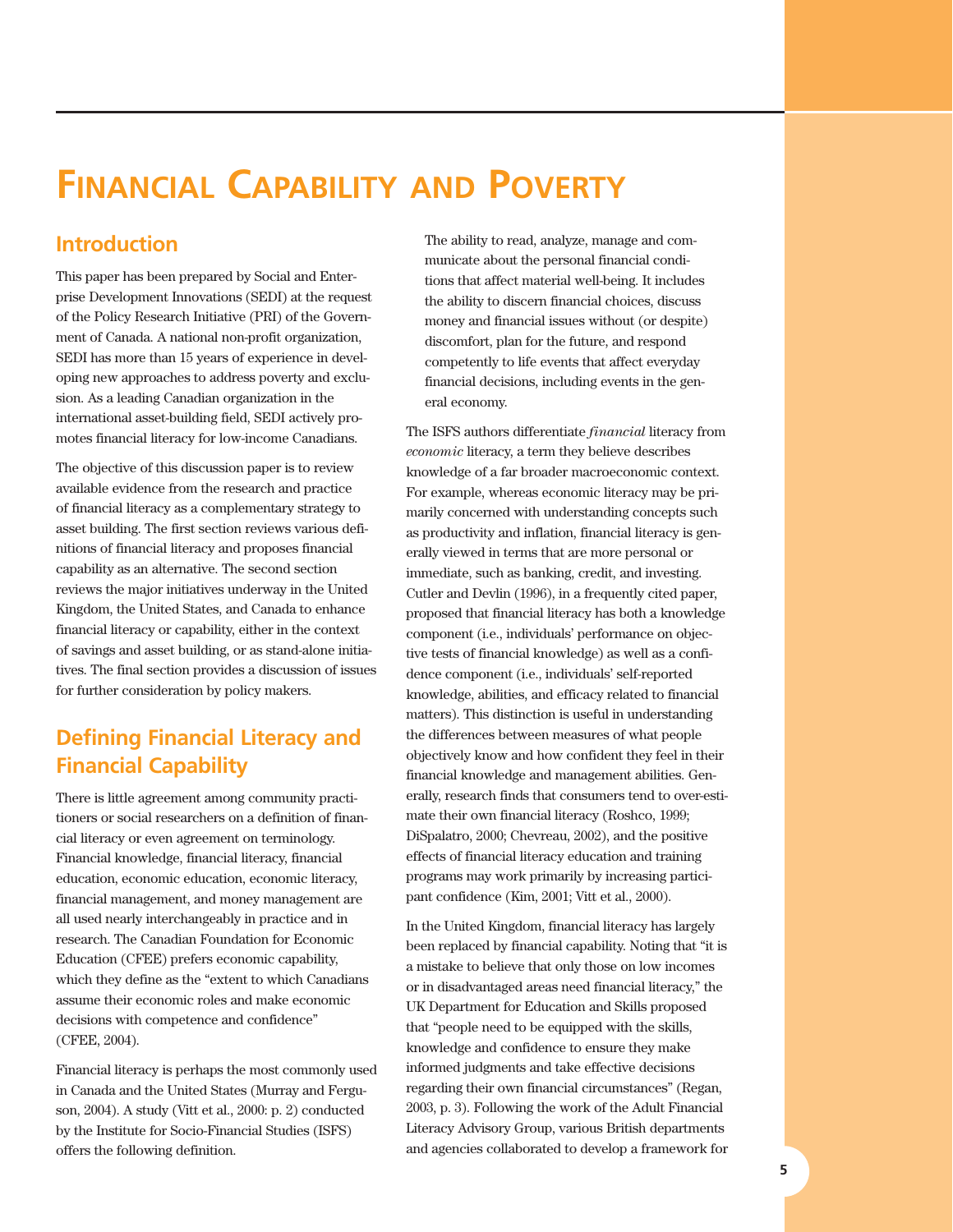<span id="page-5-0"></span>understanding and increasing financial capability. The distinction between capability and literacy is subtle but significant. The Adult Financial Capability Framework (FSA and BSA, 2002) proposed three interrelated dimensions compared to the two-dimensional concept of financial literacy.

**Financial knowledge and understanding:** The ability to make sense of and manipulate money in its different forms, uses, and functions, including the ability to deal with everyday financial matters and make the right choices for one's own needs.

**Financial skills and competence:** The ability to apply knowledge and understanding across a range of contexts including both predictable and unexpected situations and also including the ability to manage and resolve any financial problems or opportunities.

**Financial responsibility:** The ability to appreciate the wider impact of financial decisions on personal circumstances, the family, and the broader community and to understand rights, responsibilities, and sources of advice or guidance.

As a concept, financial capability may offer several advantages over financial literacy. First, compared to financial literacy, it moves beyond objective knowledge and subjective confidence to include responsible and informed behaviour. Second, it acknowledges there are varying stages of development of financial capability, from basic to extended capability, and that financial capability is concerned with lifelong learning rather than a discrete distinction between being financially illiterate or financially literate. Finally, perhaps because of a conceptual bias toward increasing objective knowledge and imparting financial information, many measures aimed at increasing financial literacy among disadvantaged groups tend to assume the primary need to be programs on budgeting and money management (England, 2004). In fact, many disadvantaged households may be significantly more skilled in some of these areas than are middle- and upper-income households, and may instead require other forms of intervention (Hind, 2003; Kempson, 2003; England, 2004). Financial capability, by contrast, makes fewer presumptions about individual need and focuses instead on moving all citizens along a continuum both in the depth and breadth of their capabilities.

For the purposes of this discussion paper, we return to the term financial literacy when describing example programs or initiatives in Canada and the United States, including individual development accounts (IDAs), since this is the term in widest currency. However, we offer financial capability as a more promising conceptual framework for further consideration by policy makers, researchers, and practitioners.

## **Financial Capability as a Priority for Public Policy**

#### *Enhancing Social and Economic Inclusion*

Individuals with a good knowledge of economic and financial basics can make more informed decisions – to their benefit and to the benefit of the entire economy. Not only can they manage their personal affairs and their households better, they can be more effective and productive members of society. They can also be better citizens, capable of making reasonable judgments on public policy issues that have a bearing on their personal prospects and those of the nation (David Dodge, Governor of the Bank of Canada, 2003).

As yet there is no identifiable comprehensive public policy framework in Canada for enhancing financial capability or financial literacy, but there are multiple reasons for making such a framework a priority. The first set of reasons concerns enhancing social and economic inclusion, or at least reducing social and economic exclusion.

Enhancing financial capability supports an already agreed-upon objective of increasing access to basic banking services among underserved populations. Estimates of the unbanked and underbanked population vary. One 1998 estimate placed the figure at three percent of all Canadian adults and eight percent of all households with annual incomes below \$25,000, but acknowledged that these figures likely underestimate the size and scope of the problem (Barradus, 1998). A related problem is increasing reliance among unbanked and underbanked consumers on fringe financial services. Both phenomena – exclusion from mainstream financial services and reliance on highcost unregulated fringe providers – appear to be at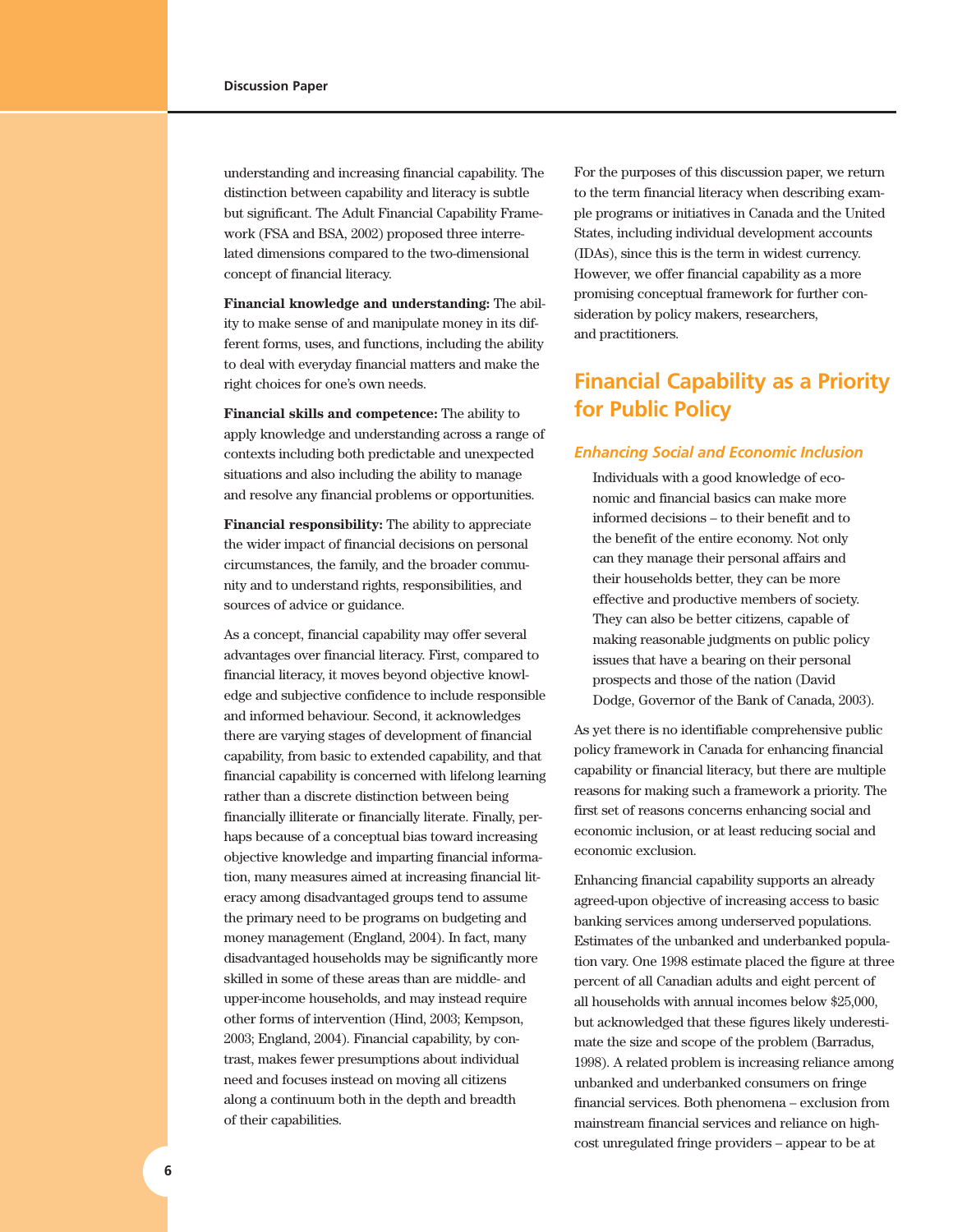least partly related to financial capability. A recent study by a team of researchers in Winnipeg found that the use of fringe financial services, such as pawn shops and payday loans, among low-income clients was staggeringly high in spite of service fees ranging from 210 to 450 percent (annualized) for even basic services, such as cheque cashing (Buckland et al., 2003). By comparison, the authors found that mainstream financial service providers charge an average of only \$44.28 per year for low-cost basic bank accounts. In attempting to understand why consumers who can ill-afford such costly services continue to use them, the researchers concluded that a lack of financial information and awareness as well as a lack of accessible alternatives were the determining factors. A study of unbanked consumers also found that the consumers themselves cited low knowledge as a reason for being unbanked. Enhanced financial capability can address the demand side of strategies aimed at increasing financial inclusion and access to mainstream banking (Regan, 2003). However, even consumers of mainstream financial services have growing needs for financial capability. The rapid growth and complexity of consumer choice in financial service markets makes financial information and the ability to decipher and use that information in decision making critical for consumer protection (Hogarth and Hilgert, 2002; Greenspan, 2002; FSA, 2000).

Second, enhancing financial capability, particularly given its emphasis on understanding rights and responsibilities, can increase participation in, and uptake of, public programs and benefits. Perhaps the most well-known example is the under-subscription of the Guaranteed Income Supplement (GIS) paid to eligible low-income seniors. By best estimates, there are more than 300,000 seniors in Canada who are eligible for but do not receive the GIS. The House of Commons Standing Committee on Human Resources Development concluded that a major barrier to participation was filing an annual income tax return, which largely depended on factors related to financial capability (Canada, 2001). Financially capable individuals are equipped to understand the benefits they are entitled to as well as their role and responsibility in accessing them. Financially capable individuals also have the necessary information, skills, and confidence to negotiate the often confusing or intimidating application processes and documents. As governments in Canada, as in other developed countries, continue to move toward more account-based and individually co-financed systems of delivering benefits, citizens are expected to be increasingly selfreliant in understanding the benefits they are entitled to, accessing those benefits, and making informed individual choices and decisions. For example, compared to previous generations Canadians now need to be able to understand the more varied sources of retirement income, including the Canada Pension Plan (CPP), Old Age Security (OAS), the GIS, employer-sponsored pensions, and private retirement savings, to which they might have access and to make decisions regarding their retirement planning earlier in their working lives.

Third, governments at all levels in Canada are increasingly moving to deliver benefits and transfers to individuals through electronic fund transfers or direct deposit systems. Alberta now requires direct deposit for all social benefit recipients (Grant, 1998). These mechanisms offer significant efficiency gains and cost savings in publicly funded programs. However, they also presume access to mainstream financial services that support direct deposit and electronic banking as well as adequate client capability to make use of those services. As many as 10 to 60 percent of social assistance recipients may not have a bank account with a mainstream financial institution through which they can enroll for direct deposit services (Grant, 1998). Enhancing financial capability will better equip recipients of public benefits to participate in administrative systems that are less costly than paper-based transfers.

#### *A Precondition for Successful Asset Building*

A second set of reasons for making financial capability a public policy priority concerns the relationship between financial capability and asset building. Asset building is an innovative new approach to addressing poverty by providing access to savings and assets as well as income support. It views poverty in terms of income and opportunities to save and invest in a better future. Savings and assets can leverage new income, cushion against sudden income losses or planned risks, and build social capital by enhancing inclusion and participation. When provided with the right supports, often including training to enhance financial literacy or capability, research indicates that low-income persons can and do save. **<sup>7</sup>**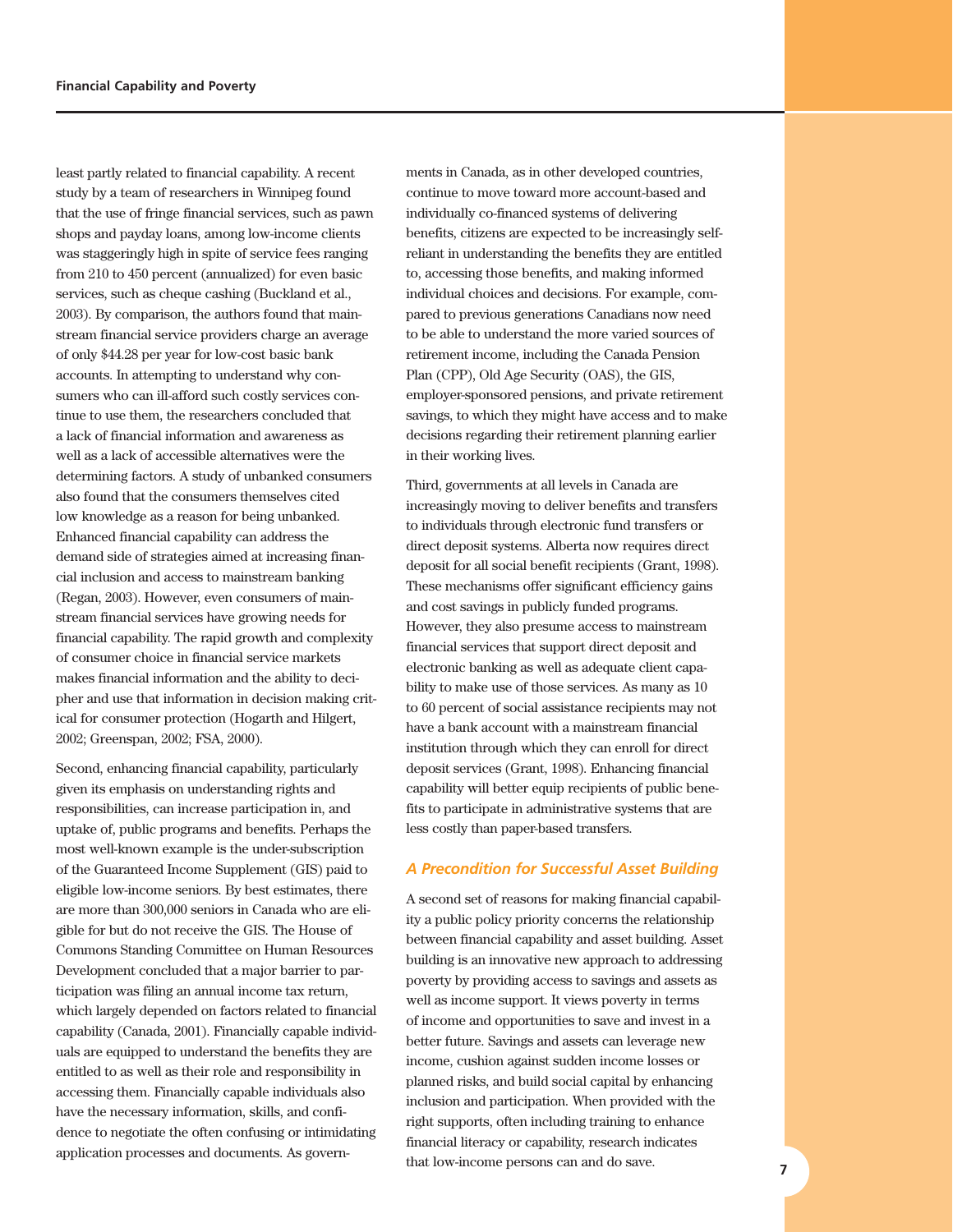Middle- and higher-income households have long had access to a range of incentives and programs aimed at increasing various forms of asset holding and wealth. For example, Registered Retirement Savings Plans (RRSPs) offer tax-based incentives for personal saving for retirement to those adult Canadians with sufficient income to benefit from a tax deduction for current contributions and expected lower taxable income in retirement when withdrawals are made. However, participating in an RRSP necessarily requires both access to mainstream financial services and adequate financial capability to make decisions regarding the range of RRSP options among providers, planning contribution and withdrawal levels, and managing potential impacts on other sources of retirement income (such as the GIS). Other measures to increase assets such as low- or nodownpayment insured mortgages, micro-enterprise loans and savings for post-secondary education all make the same demand of participants – that they engage with mainstream financial services as informed and active consumers. Asset-building initiatives targeted to low-income groups, such as IDAs or the newly announced Canada Learning Bond, are no exception. All rely, to some degree, on a financial services infrastructure and the financial capability to interact effectively with it.

Second, measures to enhance financial capability can enable participants in asset-building initiatives to reduce or eliminate individual barriers to asset accumulation. These barriers may include credit and debt-related demands on their financial resources or measures to increase their available financial resources by accessing benefits to which they are entitled. There is some evidence to suggest that even in circumstances where IDA participants do not save significant amounts of money, there are other positive impacts of participation, such as credit repair and debt repayment (Myers and Simbandumwe, 2003; Dow, 2001). There is also widespread agreement among the research community that individuals with lower levels of financial literacy are at increased risk for behaviours that may lead to a personal financial crisis and for financial victimization by predatory lenders (NCEE, 2002; Braunstein and Welch, 2002; Kim 2001; Greenspan, 2002; Roshco, 1999).

Third, financial capability may have an impact on levels of personal savings and asset accumulation. Alan Greenspan, Chair of the US Federal Reserve has and Hilgert, 2002). **8**

noted that financial "educational and training programs may be the most critical service…to enhance the ability of lower-income households to accumulate assets. Indeed, analysts have shown that a comprehensive understanding of basic principles of budgeting and saving, at the start, increases household wealth in later years" (Greenspan, 2002). Research on the link between enhancing financial literacy and behaviour has established a relationship between better information and better behavioural outcomes, but the direction of the causality remains unclear (Braunstein and Welch, 2002). Studies of workplace financial training find that it appears to increase participation and savings in employer-sponsored pension plans (Kim, 2001; DiSpalatro, 2000) and studies of high school students who receive school-based financial and economic education find that it enhances their self-reported abilities to plan for the future and engage in financially responsible behaviours including saving (Huddleston, 1999; Sedaie, 1998). Research on the impact of financial literacy training in IDA programs finds that such training does increase both the amount and rate of saving up to a point (Clancy et al., 2001).

The directionality of the relationship between financial capability and saving may be less of a concern when viewed in the context of asset-building theory. In fact, asset-building theorists would propose a virtuous cycle between financial capability and asset accumulation and maintenance (Sherraden, 1991). As individuals increase their financial capability, they are better able to accumulate assets. In turn, as individuals accumulate assets, they are more motivated to act to maintain those assets, leading to enhanced financial knowledge and capability.

#### *Supply of Financial Capability Supports for Disadvantaged Groups*

Ample evidence suggests low financial capability is widespread. For example, a national investment literacy test found that two thirds of Canadians are functionally illiterate when it comes to investment knowledge (Chevreau, 2002). Other surveys of financial literacy found that only one in five Canadians are confident in their own knowledge and abilities (Stow, 2002). But there is also evidence to suggest that lower levels of financial literacy are associated with lower levels of income and education (Kim, 2001; Hogarth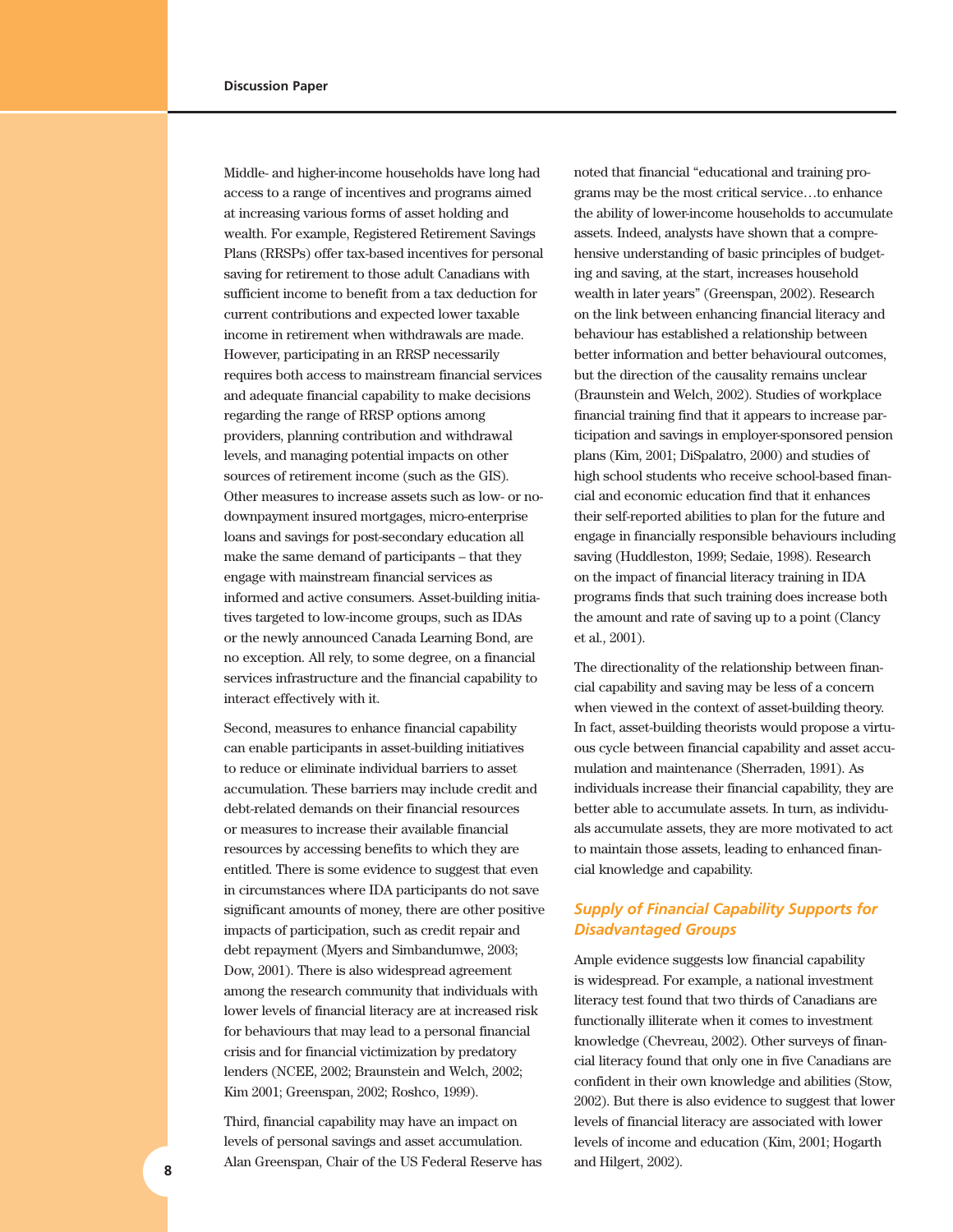In addition to low-income groups, demographic shifts create new groups that are disadvantaged in terms of their financial capability (Hogarth and Hilgert, 2002). Youth entering financial independence later in life and with increased levels of education have both more limited experiences with financial capability and more immediate risk of financial crisis. Newcomers arriving in Canada often have no previous knowledge of, or experience with, Canadian banking, credit, and other financial services and providers. What little orientation they receive during their initial settlement period, if any, is unlikely to guarantee their financial capability, and many do quickly fall victim to financial scams (Conway, 2004). Persons with basic literacy and numeracy challenges, residents in rural or remote communities, persons with disabilities, and seniors may also face significant disadvantages in terms of their financial capability or opportunities to enhance their financial capabilities through existing services.

A recent review of financial literacy services in Canada (Murray and Ferguson, 2004) found that there are, broadly speaking, three types of adult target groups for this type of service:

- middle- and upper-income households with financial resources to invest and manage;
- those in a financial crisis, such as persons declaring bankruptcy or seeking credit counselling; and
- those with few financial resources if any but no immediate crisis needs.

The first two groups are relatively well-served. For households with resources to manage and invest, mainstream financial service providers and an industry of financial advisers offer financial advice to clients for fees paid either directly or recouped through investment management fees. For persons in immediate financial crisis, there is a network of credit counselling services, many of which are notfor-profit, that offer financial counselling and credit repair advice to eligible clients. However, those Canadians who do not face an immediate financial crisis and cannot afford the services of a financial adviser have very few support options in increasing their financial capability. Furthermore, there is an apparent disconnect between organizations focused on the production of financial literacy resources and the actual delivery of meaningful financial capability information and education. In other words, there are

many producers of many brochures and web sites and very few facilitators and educators.

To date, there have been a few small pockets of highly concentrated levels of activity to meet the needs of this underserved population. Other organizations, such as the Canadian Bankers' Association (CBA), the Canadian Foundation for Economic Education, and the various securities commissions across Canada, have focused their efforts on developing more general educational resources, such as brochures and web-based tools. Many resources are aimed at students in public schools or adult learners who have some pre-existing knowledge and the ability to access information through general media like the Internet or brochures in bank branches. This may not be an effective strategy to reach disadvantaged groups.

The next section briefly reviews key examples of activity to enhance financial literacy or financial capability in the United Kingdom, the United States, and Canada. Where available, evaluation results from programs have been included. Before discussing the various programs and initiatives, the broader context in the United Kingdom and the United States is worth noting. Both countries have, like Canada, made access to basic banking a national policy priority and both countries, like Canada, have generally low levels of personal saving and low levels of financial literacy or financial capability. Both countries have made significant investments in asset-building initiatives aimed at increasing the level of savings and asset holding among lower-income groups. Financial literacy and financial capability have played a role in those assetbuilding initiatives.

The United Kingdom, as mentioned above, appears to have developed a consensus around the definition and central importance of what they refer to as financial capability. This has been shaped, it appears, by earlier work on financial inclusion as a subset of the UK government's focus on social exclusion. Recognizing that financial inclusion required more than accessible banking products and services, various departments and agencies of the British government moved toward a framework for financial capability which includes children and adults as target groups.

The United States has, outside the IDA field, moved toward making financial literacy education available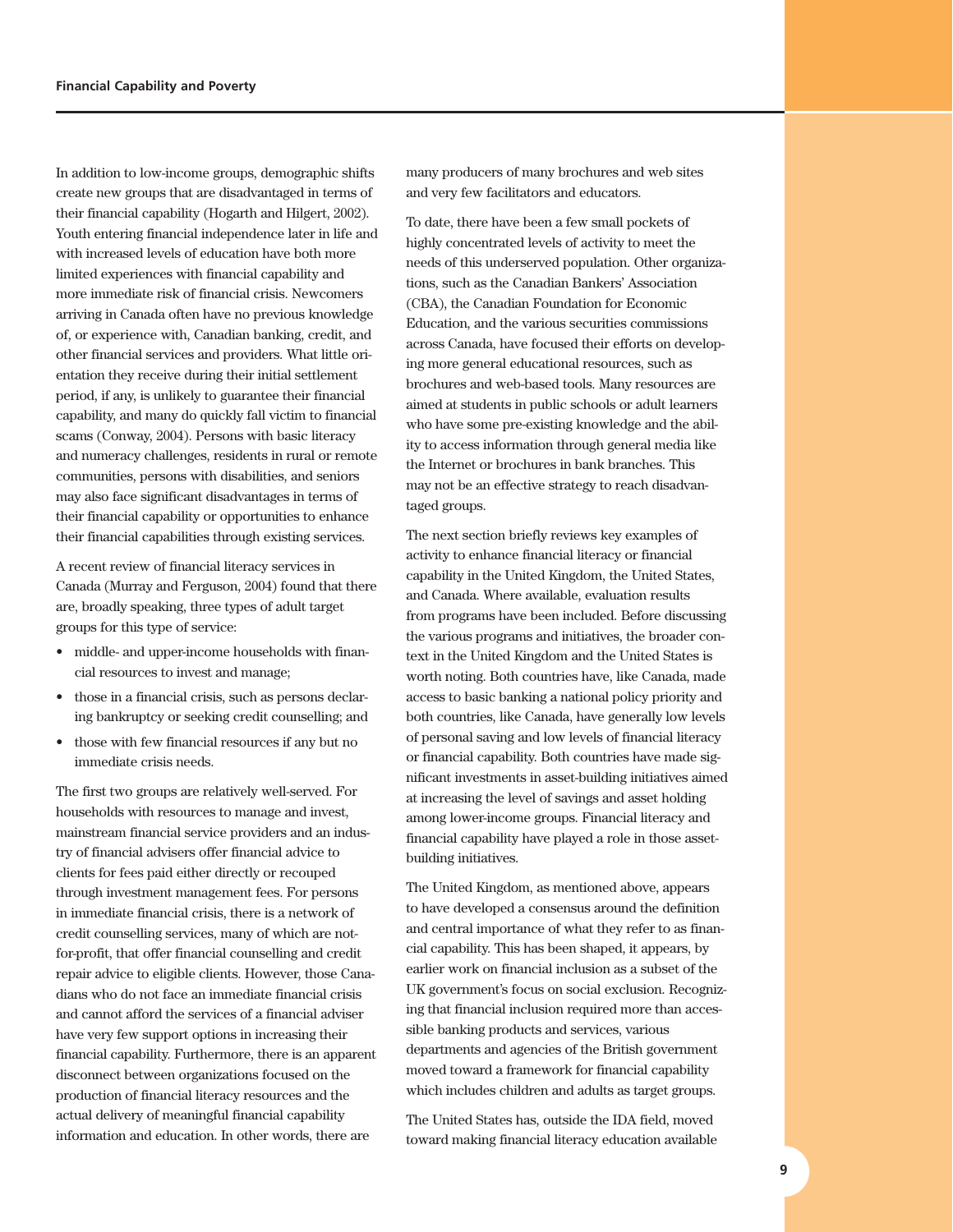<span id="page-9-0"></span>through recent changes to federal education laws and to federal legislation regulating credit transactions. Youth, particularly high school students, are frequently the targets of interventions through schoolbased education programs. Both the Chair of the Federal Reserve and the Chair of the newly created Financial Literacy and Education Commission have explicitly tied financial education to the goal of increasing personal savings among US citizens, regardless of income.

## **Financial Capability Initiatives in the United Kingdom**

#### *The Community Finance and Learning Initiative*

Launched in January 2002 by the UK Department for Education and Skills (DfES), the Community Finance and Learning Initiative (CFLI) is a two-year pilot to explore and test the effectiveness of different delivery options to meet four simultaneous objectives.

- 1. Increase awareness and access to adult education and training, including government financial incentives for adult learning, among those excluded from mainstream financial services and mainstream learning opportunities.
- 2. Build financial literacy skills.
- 3. Support access to basic financial services.
- 4. Deliver finance for micro-enterprise development.

The CFLI was developed by DfES in response to evidence that current services to enhance financial capability and reduce financial exclusion among low-income households in Britain was fragmented and not reaching the most marginalized groups. The intent was to test a series of approaches to building more integrated responses to financial exclusion in communities in England previously identified for local economic development. Five separate case study pilots were implemented in nine communities across England at a cost of £160,000 per pilot with a budget of £179,000 for evaluation. In four communities, the CFLI pilot overlapped with pilot sites of the Saving Gateway, a matched savings account for lowincome adults intended to initiate more regular personal savings behaviour among participants.

### **SAFE at Toynbee Hall**

As a pilot site for both the CFLI and Saving Gateway, Toynbee Hall has grouped both initiatives within its Services Against Financial Exclusion (SAFE) program, which has several streams, each of which includes an aspect of financial literacy as part of its aim to increase financial capability. SAFE provides support to Saving Gateway clients, debt counselling and advice, assistance with basic banking, and a range of workshops/seminars/taster sessions on money matters. Typical examples of SAFE's work include the following.

- Offer modules of money management as part of existing courses; for instance, a resettlement program or a course helping people get back to work.
- Embed financial literacy in existing programs; for example, using money-based exercises as part of a wider computer course in Excel.
- Contextualize existing programs to incorporate financial literacy; for instance, team teach financial literacy as part of a basic skills literacy program at the local college.

SAFE uses the Adult Financial Capability Framework (AFCaF) developed by the Financial Services Authority/Basic Skills Agency to plan its financial education work.

SAFE has two full-time staff (project coordinator and project worker) dedicated to delivering services, building new partnerships, fund raising, developing new service provision, and administration (including evaluation) (Reynolds, 2004).

Local community-based organizations (mostly social housing providers) delivered services aimed at increasing financial capability through a wide range of methods. This included embedding financial training modules into other training courses (such as computer training), providing individual debt and money management counselling, self-directed learning using information technology media, developing and delivering individual financial workshops or accredited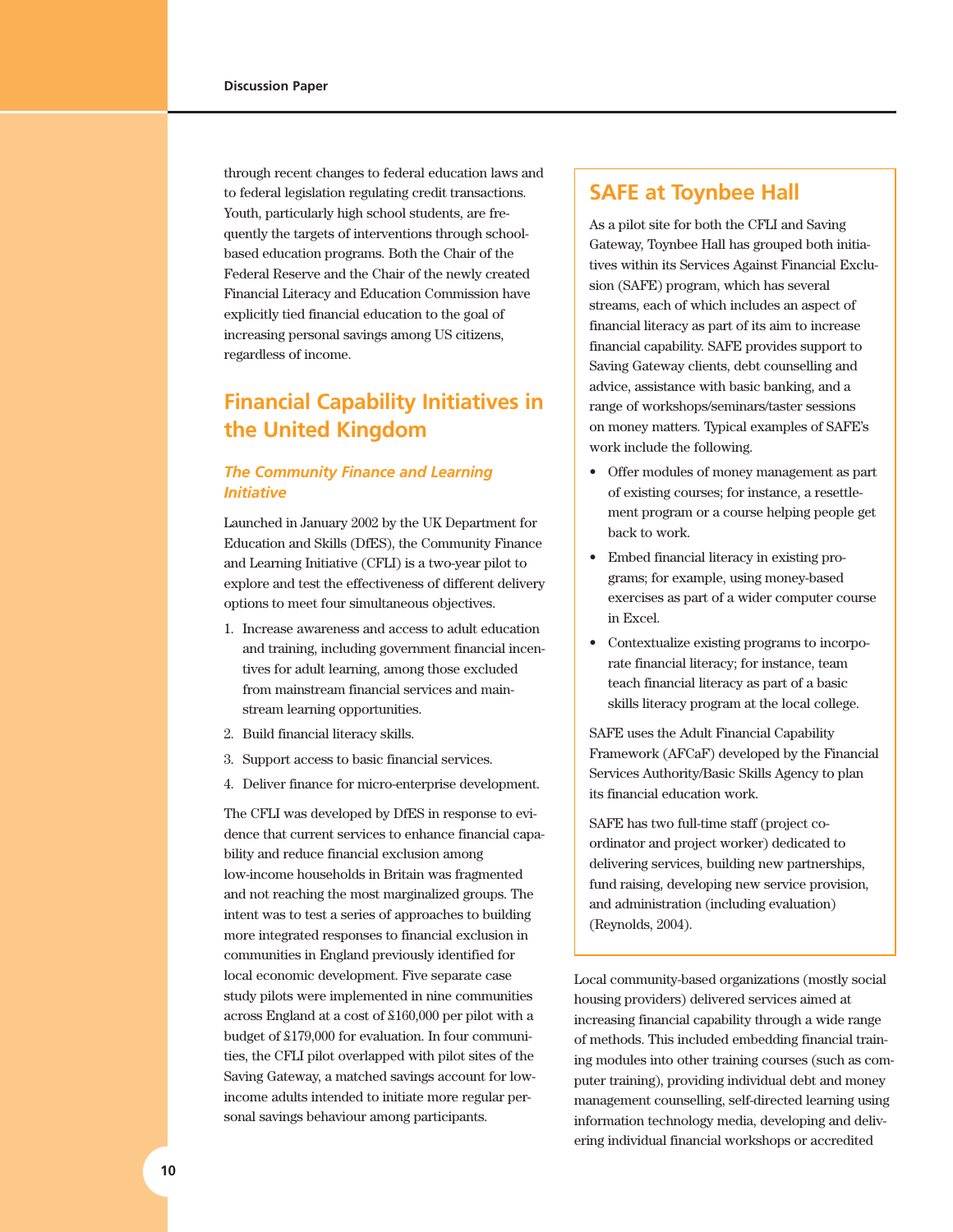money management courses in community locations, and recruiting volunteers to act as para-professional or peer advisers to clients. No targets for participation or service delivery were set. Host organizations were asked to engage in activities to meet the four program objectives according to their own organizational mandates and priorities. The data collection on participation rates was poor making total estimates of the clients served difficult.

The CFLI was earmarked as one potential source of financial information and education for participants in the Saving Gateway pilots (UK, 2001), and it was expected that the CFLI would help recruit participants into the Saving Gateway accounts. In fact, the opposite appears to have been true. Where the pilots overlapped, organizations found it easier to move Saving Gateway participants into CFLI services than vice versa. This may be because the matching money attached to the Saving Gateway offered a more attractive incentive to low-income clients than opportunities to engage in financial education. This is consistent with anecdotal reports from participants in North American IDA programs who emphasize the financial incentive as the initial factor influencing their decision to participate, but the financial training as the factor influencing their success in the program. However, it may also be that, faced with explicit recruitment targets in the Saving Gateway, host organizations put more resources into recruitment for the Saving Gateway (England, 2004).

An interim evaluation conducted by ECOTEC Research and Consulting found the following.

• Most organizations enjoyed a very strong community presence, an important factor for success in such an initiative. However, most still had difficulties identifying and networking with other local organizations to refer clients for training. In nearly all cases, the host community organizations had little success in establishing effective partnerships with local banks and financial institutions. Staff reported that developing partnerships with outside organizations proved to be a more time-consuming activity than expected, and differences in organizational culture and priorities (particularly at local bank branches) proved to be a significant barrier to partnerships. The evaluators recommended that funding for CFLI-like initiatives be made for longer

periods to allow adequate time (including one developmental year before service delivery begins) to develop and sustain effective partnerships.

- The host orgnizations had generally not done a formal assessment of the needs of their target population. The evaluators noted that tailoring delivery to the preferences and priorities of the target group and local community is key to a successful implementation. They also noted that some of the services offered under the CFLI may have missed the mark. There was little if any uptake of the micro-enterprise development services. Clients also did not make use of the peer mentors as sources of information and advice, because they understandably wanted to protect the privacy of their own financial information and circumstances from neighbours acting as volunteers.
- Related to the finding above, the evaluators found that host organizations faced a significant challenge in attracting participants to financial education in the absence of an immediate financial crisis. They noted that the prevention of financial problems is a much tougher sell than assistance with an immediate financial crisis. They recommended that other initiatives look for ways to engage target groups using concrete life events (such as the birth of a child or job loss) as an entry point into financial education.
- Finally, the evaluators recommended that organizations be clear in their definitions of financial literacy or financial capability in designing programs and services. However, they also cautioned against assumptions about the value of certain types of information and skills, such as money management and budgeting, at which many low-income households may already be very adept.

The final evaluation of the CFLI will be released this year. The DfES is consulting with stakeholders regarding the future of the initiative.

#### *National Education Curriculums*

Personal financial education is included in school curriculums in England, Scotland, and Wales (UK, 2003). However, the number of hours of instruction and the types of financial education students in the UK receive in practice is unclear.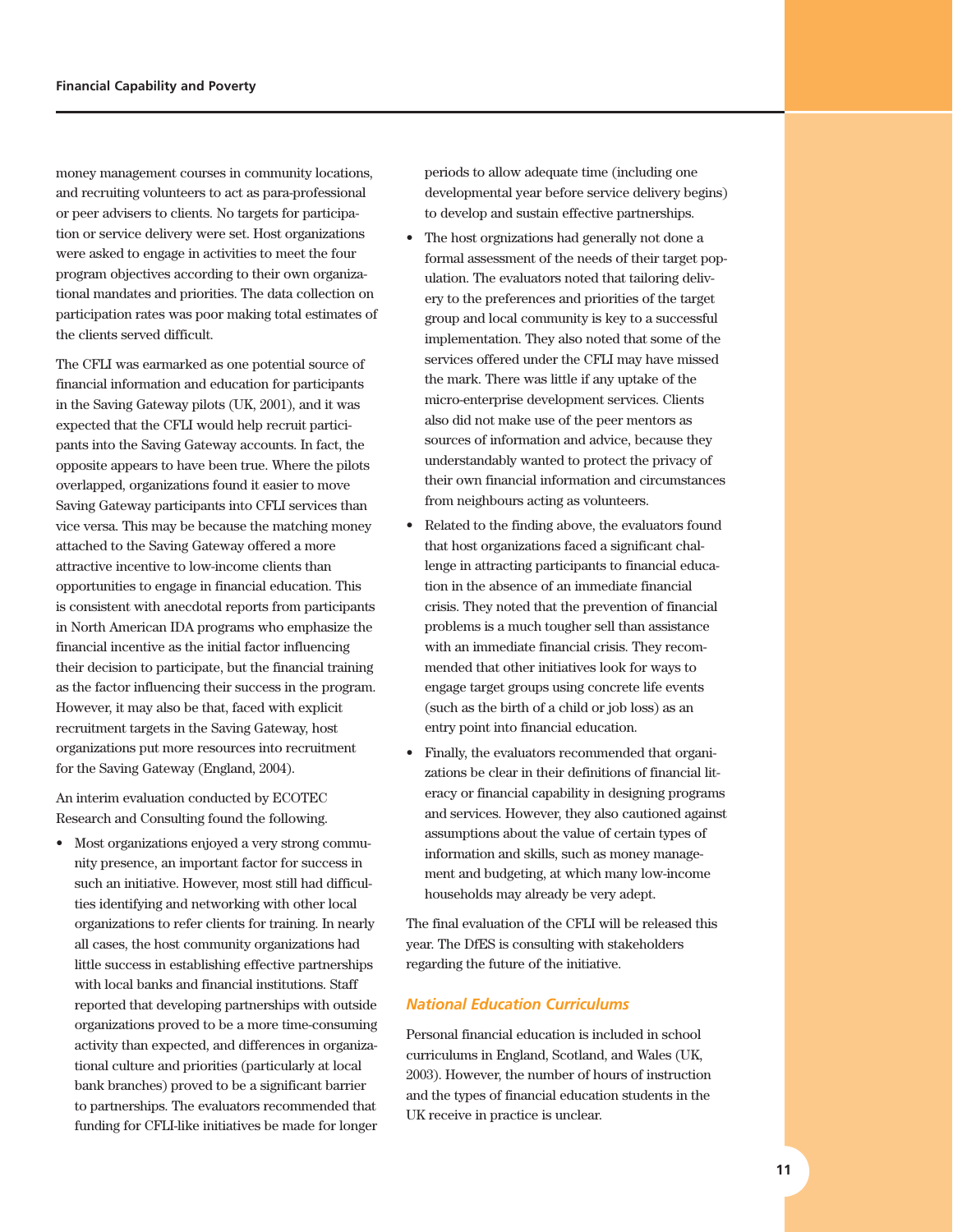In England, the curriculum adopted the financial capability framework, and guidelines were issued in July 2000 on how to deliver material throughout school education in age appropriate ways. At younger ages, financial capability is not a mandatory component of the curriculum, but was made mandatory for secondary level education in 2002. Specific objectives include teaching participants the basics of "looking after money" and understanding the role of financial services. Curriculum materials and teacher training are supported by the Personal Finance Education Group, a UK charitable organization (PFEG, 2004).

In Scotland, financial education is part of the curriculum for students aged 5 through 18. Guidelines for teachers are set out by the Scottish Centre for Financial Education. Specific education outcomes and ways to connect financial capability education to transferable skills are included in these guidelines (SCFE, 1999).

#### *Financial Capability and the Child Trust Fund*

The introduction of the universal Child Trust Fund (CTF), an endowment paid at birth to all children in the United Kingdom beginning in 2005, creates both an opportunity and an impetus for financial capability education. In designing the CTF, government has been explicit in its desire to include educational objectives, particularly through existing school curriculums (UK, 2003). The CTF, it is hoped, will provide UK students with a vehicle for financial education in schools. Some organizations have raised concerns about the impact of this plan on the selfesteem of children from lower-income families who may have much smaller CTF account balances (MacLeod, 2003).

There are also adult education needs for parents and caregivers of children receiving the CTF. Because the funds will be distributed as a voucher for deposit at any eligible financial institution, parents and caregivers will need adequate information to make informed decisions on how to invest their child's CTF. This will involve disclosure by industry providers, marketing, and a role for intermediary organizations that regularly interact with parents and caregivers.

The British government is developing a framework for the disclosure of information by financial service providers during the sale of CTF-eligible products and services. This is heavily influenced by the ability of providers to recoup costs through service fees which the government intends to cap at what it believes is a reasonable level, likely one percent charged annually. The government has hired an outside consultant to investigate the service fee cap and will be moving to clarify provider obligations once the fees have been resolved.

The government is also developing a marketing campaign to publicize the CTF. It will rely on traditional methods, such as brochures, media ads, and a web site. Information will also be provided to parents when they receive an application for the universal Child Benefit income supplement (the administrative trigger for eligibility for the CTF) and when they receive the CTF voucher itself. The annual program costs of the CTF are estimated at roughly £235 million (UK, 2003). The estimated costs for the marketing and information campaigns have not been released.

There is also interest in a role for community organizations that are already trusted intermediaries for information and advice, particularly among disadvantaged groups. The government plans to provide information packages and web-based information to these organizations to encourage them to inform clients about the CTF and how to access it for an eligible child. However, at least one national non-profit organization has argued for a more formal role for these intermediary organizations. The National Family and Parenting Institute proposes that community organizations, such as local public health offices and citizens' advice bureaus, receive funding and training to provide basic financial capability information to interested parents of CTF-eligible children (MacLeod, 2003). The role of this service would be to provide consumers with a basic "primer" so they enter the CTF product sales process with financial service providers as well-informed and empowered consumers. It does not appear, however, that either the financial services industry or the responsible departments within the government support this model.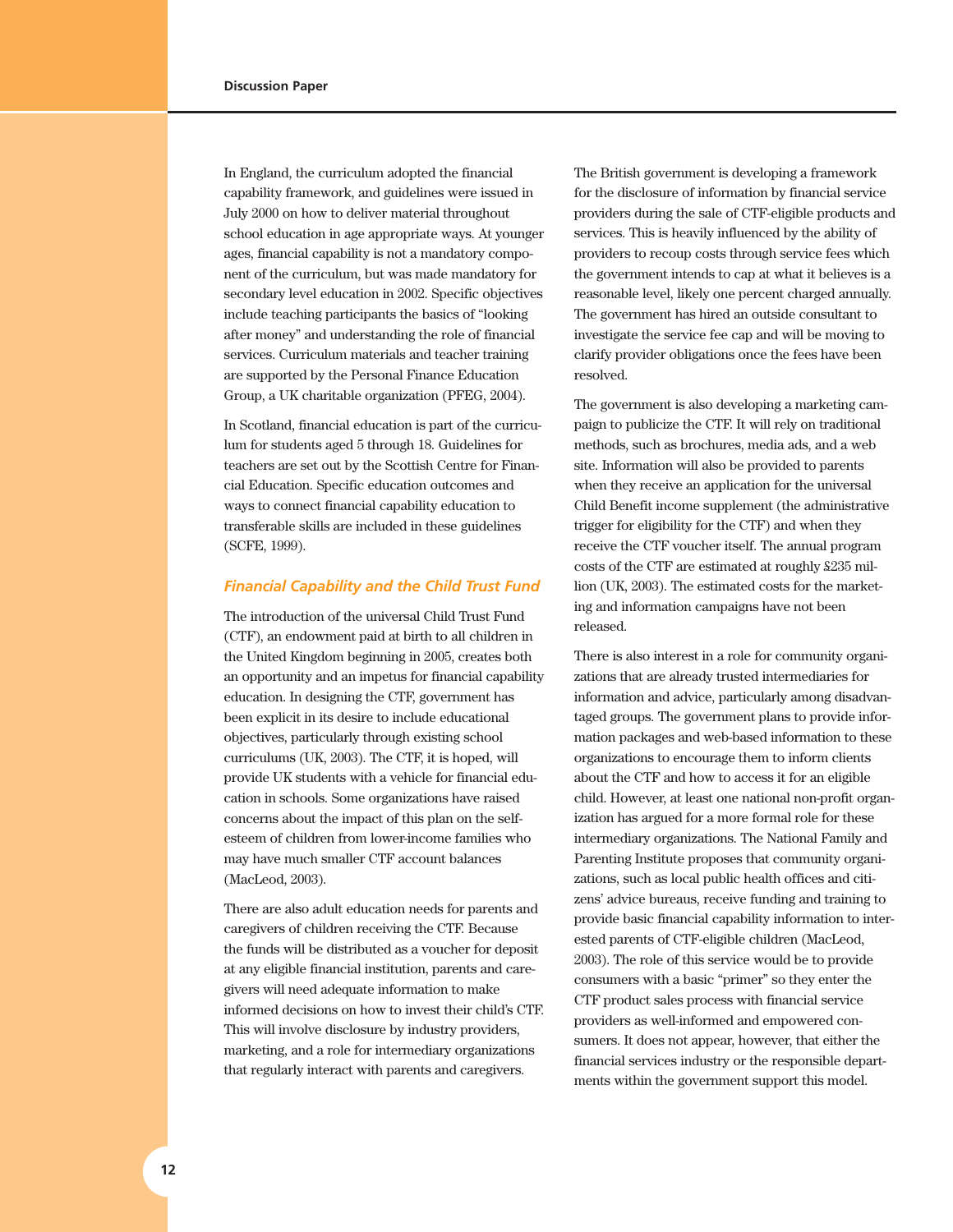## <span id="page-12-0"></span>**Financial Literacy Initiatives in the United States**

#### *Financial Management Training in IDAs (American Dream Downpayment Demonstration)*

More than 10,000 persons in the United States participate in IDA programs offered by more than 350 organizations nationwide (Boshara, 2001). Generally, these programs combine a financial incentive, matching each dollar deposited into the IDA at a fixed rate and for set purposes on withdrawal, with some amount of general financial education and counselling. Practitioners will frequently design the programs to make the financial incentive conditional on participating in the education component of the IDA. Where resources permit, practitioners favour providing education that is specific to the eligible savings goals of the program. This asset-specific training is widely viewed as a best practice among IDA delivery organizations, particularly when participants plan to use their funds for significant and potentially risky investments, such as home ownership or microenterprise development. The available research finds a positive relationship between financial education and specific asset-accumulation goals, such as home purchase, but the value of more general financial training is less clear (Braunstein and Welch, 2002).

The largest and most rigorous evaluation of IDAs in the United States was conducted by the Center for Social Development (CSD) as part of the American Dream Downpayment (ADD) demonstration. Researchers collected program and participant information from 13 case study pilots and one experimental pilot. In their 2001 working paper on financial education and savings outcomes in IDAs, the CSD authors noted that financial education in IDAs makes program participants "more aware of financial opportunities, choices and possible consequences. In particular, financial education may help individuals develop skills to accumulate savings" (Clancy et al., 2001, page 4).

Financial education training in IDAs, including the ADD pilots, is generally delivered in a classroom or training course setting over several weeks or even

months. Practitioners have access to several existing financial training curriculums in the United States, which they frequently adapt to suit their needs or use as the basis to develop one targeted to their particular program. Generally, these curriculums cover basic banking, household budgeting, understanding credit, setting goals, and managing debt. In delivering the training, IDA host organizations report several challenges:

- translating complex and specialized financial terms and abstract concepts into simple, accurate, and concrete information for participants;
- adapting training to suit a range of literacy and numeracy levels in a single group and addressing cultural differences that affect financial beliefs and behaviours;
- addressing practical barriers to participation in training courses, such as access to transportation, child care, and potential work conflicts; and
- addressing attitudinal barriers to participating in financial education and encouraging participants to consider the potential benefits of attending the classes.

The same study examined the relationship between the number of hours of financial education training received by IDA participants and personal savings outcomes. Asset-specific training was excluded from the analysis, but significant differences remained among the pilots in the total hours of training available and whether the training was a condition for the financial incentive. The researchers found that average monthly net savings and frequency of deposits by IDA participants increased significantly as the hours of general financial education training increased up to 12 hours and then actually declined. The average net monthly deposit for participants who had received no financial training was US\$8.01, growing to US\$20.38 for participants receiving between one and six hours of training, and growing again to \$32.55 for participants who had received between seven and 12 hours of training. For participants with 13 to 18 hours of training, the average monthly net deposit was actually reduced to \$26.88. Regularity of saving showed a similar pattern peaking at 64 percent of months in the project among participants with seven to 12 hours of financial training. The authors speculated that the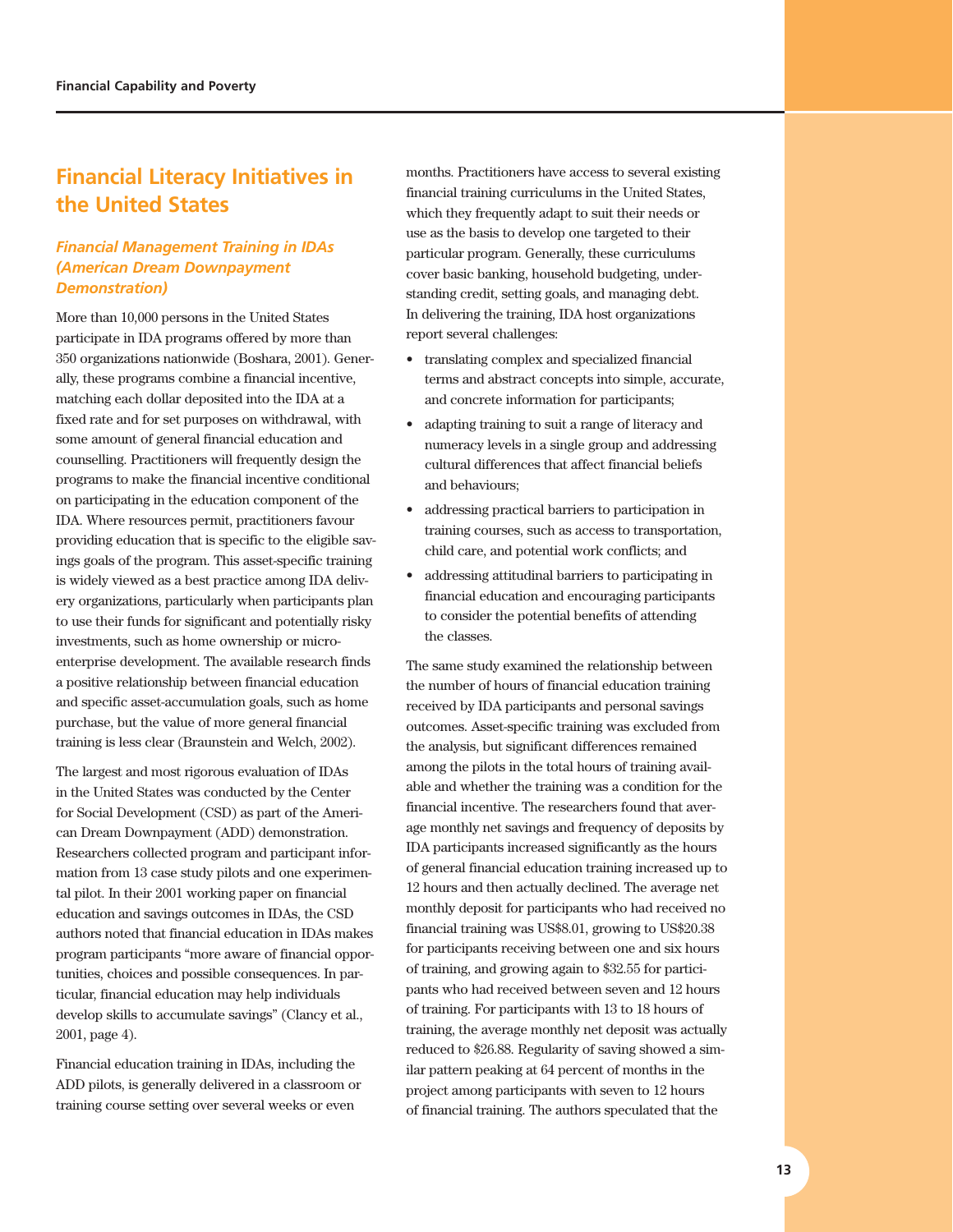pattern may be due to differences among pilot sites in the number of hours of education participation expected and whether this education is mandatory.

In a follow-up report, Schreiner et al. (2002) again omitted asset-specific training since it is usually only offered once a participant has been in the program and saved enough to think about withdrawing the total funds available for investment in their chosen asset goal. Their analysis confirmed the pattern of positive returns on some general financial education training, but found that the pattern of declining returns appeared after eight hours. In fact, the authors of this second study argued that there was no evidence for an apparent return in higher savings for financial education training lasting more than eight hours. The authors cautioned that there is not sufficient evidence of a causal relationship between financial education training and saving outcomes, particularly in light of declining returns after eight hours of training. It is possible that participants who would have saved smaller amounts regardless of the financial training simply dropped out of the IDA program after eight hours. It is also possible that for a segment of IDA participants, eight hours of training was not sufficient to transform them from so-called non-savers into savers (Schreiner et al., 2002).

#### *National Council on Economic Education*

The National Council on Economic Education (NCEE) was established in 1949 as a non-profit organization to improve school-based economic education in the United States. The Council launched a national campaign to position economic education within the national education agenda, develop standards for universal economic education in US schools, and ensure that all US students have some economic skills and understanding.

Outside its public awareness campaign, the organization works primarily by training teachers of kindergarten to Grade 12 students and developing teaching resources through economic curriculum materials and Internet or CD-ROM-based resources available for purchase through its on-line bookstore. The NCEE has also delivered teacher-training programs outside the United States for countries in transition to market economies.

## **The Office of Financial Education, US Treasury Department**

The Office of Financial Education (OFE) was established in May 2002 to focus the Department's financial education policy making and to ensure the co-ordination of financial education within the Department and all its bureaus. The OFE provides organizational support to the Financial Literacy and Education Commission. It is also responsible for making recommendations and developing policy related to access to financial services for low- and moderateincome individuals and communities, including the topics of the *Community Reinvestment Act* and the unbanked; issues that affect financial products and services offered to consumers, including consumer protection and disclosure requirements, consumer credit, fair lending, bankruptcy, debt collection, and consumer electronic banking and payment issues; and Internet gambling.

The OFE is led by a Director of Financial Education reporting to the Deputy Assistant Secretary for Financial Education (US, 2004).

#### *Congressional Financial Literacy and Education Commission*

The Commission was established by the *Fair and Accurate Credit Transaction Act* (2003) and is chaired by the US Secretary of the Treasury. It has three legislated requirements.

- 1. Establish a toll-free public phone number to provide financial education.
- 2. Establish and maintain an on-line clearinghouse of financial education information and information about financial education programs.
- 3. Develop a national strategy to promote financial literacy and education among all US consumers.

The Commission aims to co-ordinate financial education activity among 20 US federal departments and agencies including the Federal Reserve, the Social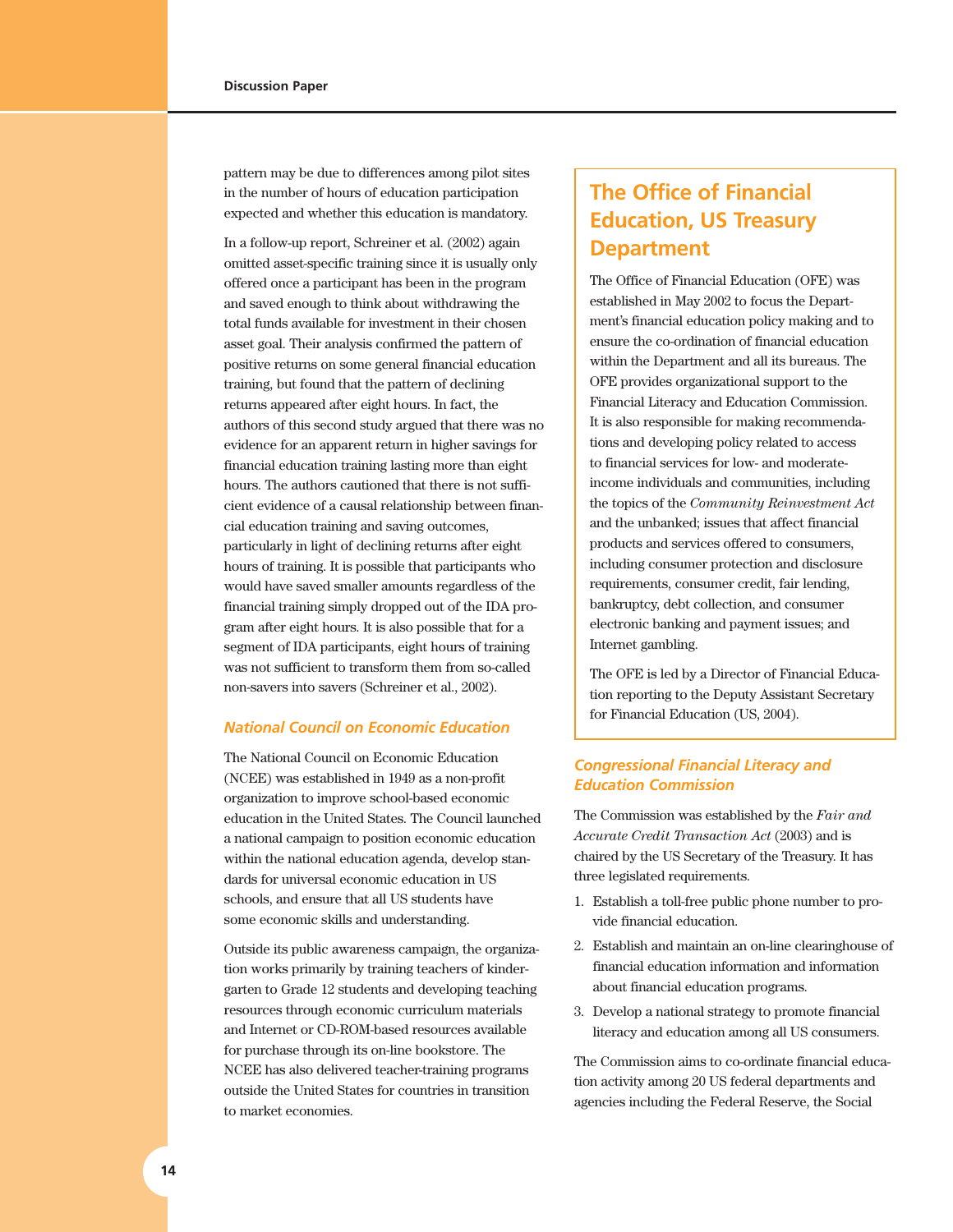## <span id="page-14-0"></span>**Participant Responses to the learn\$ave Financial Management Training**

During the early implementation of the *learn*\$ave training curriculum, feedback was gathered from the Toronto experimental site (SEDI, 2002). Participants indicated that the material in the curriculum was informative and helpful (73-94 percent\*) and provided new knowledge and insights (65-82 percent\*). However, participants felt less certain about whether the training would directly impact their behaviour. When asked whether the training would help them with daily financial planning, a somewhat weaker majority reported that it would (54-88 percent\*) and that it would help them to save (47- 74 percent\*).

Participant feedback during a round of multi-site focus groups was also very positive (Ritch and Holler, 2003).

"Yes I went from saving nothing to now being able to save through learn\$ave. I never had a savings account in that sense before; you always ended up spending that money on one thing or another. So

Security Administration, the Department of Education, the Treasury Department and the Department of Health and Human Services. During its inaugural meeting, the Chair signalled the Commission's intent to collaborate with existing financial literacy providers outside government, not to replace current initiatives inside or outside government but to provide better co-ordination and institutional support (US, 2004). The Chair was also explicit about the Commission's aim to use financial literacy education as a means to increase personal savings among all US citizens, regardless of income.

The Commission met only once (in January 2004), but in that meeting did agree to form subcommittees to address the legislated toll-free consumer information phone line and on-line information clearing house. The Commission also identified two target groups as priorities for financial literacy education (high school students and recent immigrants to the United States), although it made no mention of specific initiatives to reach these groups.

yes that is something this program has really brought home, that putting money away actually means something. It has a goal at the end. It's a good thing."

"Actually now that I have done my program for myself and for learn\$ave, my wife and I are talking about starting another savings account just for ourselves. So outside of this program we have started to save."

A very few participants in these focus groups indicated that the training was time consuming or demanded too much outside classroom effort to complete homework assignments. However, these criticisms were small in contrast to the strongly positive response to both the content and the delivery of the training (Ritch and Holler, 2003).

\* Figures provided represent the range of strongly positive responses for each of five curriculum modules.

## **Financial Literacy Initiatives in Canada**

#### *Financial Management Training in IDAs*

A handful of IDA programs exist in Canada, delivered by community-based organizations. They include financial management training for all participants, similar to IDA programs in the United States. The exception is *learn*\$ave, a federally funded national demonstration of IDAs for adult learning, a project that includes experimental research on the efficacy of IDAs as a financial incentive alone without auxiliary services, such as financial management training.

Small local IDA programs have been or are being delivered in Ottawa, Kitchener-Waterloo, and Abbotsford. The following section briefly reviews the financial literacy training delivered within the three largest ongoing IDA programs in Canada, *learn*\$ave, a local IDA program in Calgary, and a local IDA program in Winnipeg.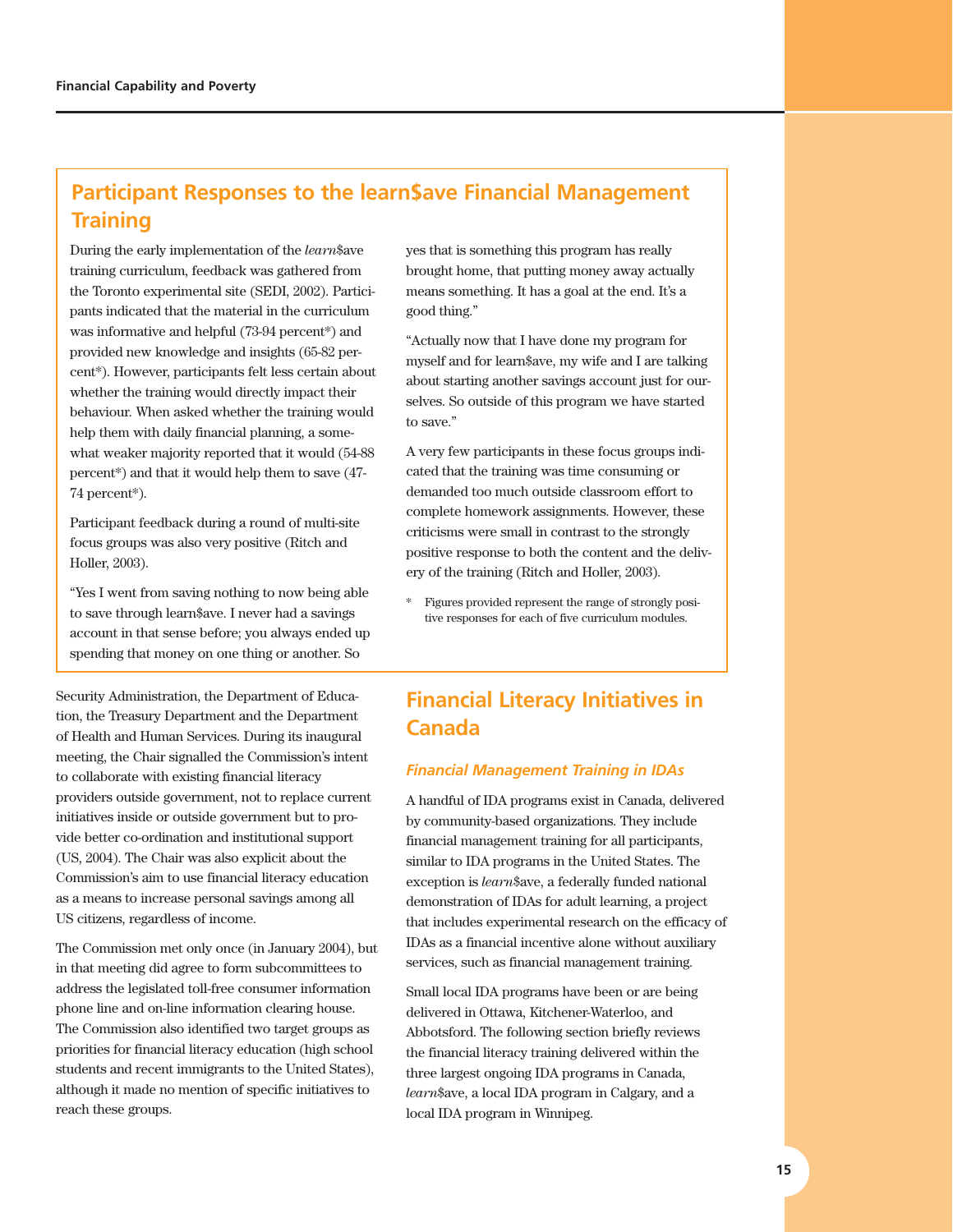*learn***\$ave:** Developed and managed by SEDI, *learn*\$ave is the largest demonstration of IDAs in the world. The project aims to test the effectiveness of providing IDAs to low-income adults for financing education and training. The project includes seven case study sites in a wide range of Canadian communities that are each delivering slightly different program models, but all are providing a financial incentive to save in the IDA and at least 15 hours of financial management training covering budgeting, banking, credit, and developing a savings plan. (Many case study sites have developed their own financial management curriculum.)

The project also includes three experimental sites where participants are randomly assigned to either a group receiving a traditional IDA program including 15 hours of financial management training as well as a financial incentive to save in the IDA, or a group receiving only the financial saving incentive, or to a comparison group receiving no services or intervention. A team of researchers at the Social Research and Demonstration Corporation is conducting the evaluation including an assessment of the project implementation and impacts. Because of the unique random assignment design, project researchers may be able to isolate the impacts of the financial education training traditionally delivered in IDAs and to provide more clarity to the findings of US researchers. The first project report will be available later this year.

In developing the financial education curriculum used in the three experimental sites (and some of the case study sites as well) program partners collaborated with the Prior Learning and Assessment (PLA) Centre in Halifax. Consultants from the Centre contributed their expertise in adult learning and specifically in the Prior Learning Assessment and Recognition (PLAR) pedagogical method which has proved very successful in preparing adult learners (including those with significant barriers) to re-enter formal learning environments or the work force. The resulting product is likely unique among other financial management curriculums in that it delivers much of the same basic personal finance information but uses a developmental approach aimed at enabling individual participants to identify their own strengths and weaknesses related to financial matters and to develop a personal plan or portfolio.

The project includes a total of 4,875 participants across 10 project sites and three project groups. Of these, 2,420 participants are eligible for, and expected to take part in, financial management training. (The balance of participants have been randomly assigned to either the control group or to the project group receiving the financial saving incentive only.) Training is delivered by the local community-based project host organization, usually in a small group setting over a period of several weeks. Among the 2,420 participants eligible to take part in the training, 1,828 had received about 14 hours of financial management training as of March 2004 (SEDI, 2004). Roughly 50 percent of these participants took part in the *learn*\$ave curriculum developed by SEDI and the PLA Centre, while the balance took part in various but comparable curriculums developed by project host organizations.

In the experimental sites, the total personal savings in the *learn*\$ave IDA accounts of participants receiving some financial management training amounted to \$853.46, while total personal savings in the *learn*\$ave IDA accounts of participants not eligible to receive any financial management training came to \$745.58 (SEDI, 2004). It is important to note that it is too early in the project to draw any conclusions about the impact of the financial management training or to discuss the direction of the relationship between the training and the savings outcomes. Furthermore, while eligible participants are expected to participate in the financial management training, their financial incentive is not conditional on completion of the training course. As a result, some participants may have chosen not to participate in any financial management training yet have high savings outcomes. Ongoing research and analysis may shed more light on the relationship between training and savings outcomes in IDA programs.

**Fair Gains:** Based on early exposure to asset-building concepts and IDA program models through its relationship with SEDI, MCC-Employment Development Calgary (formerly associated with the Mennonite Central Committee Alberta) introduced a local IDA program in Calgary. Since 1999, the non-profit organization has delivered Fair Gains, an IDA program aimed at low-income residents in Calgary who are interested in saving toward education, micro-enterprise development, skills training, home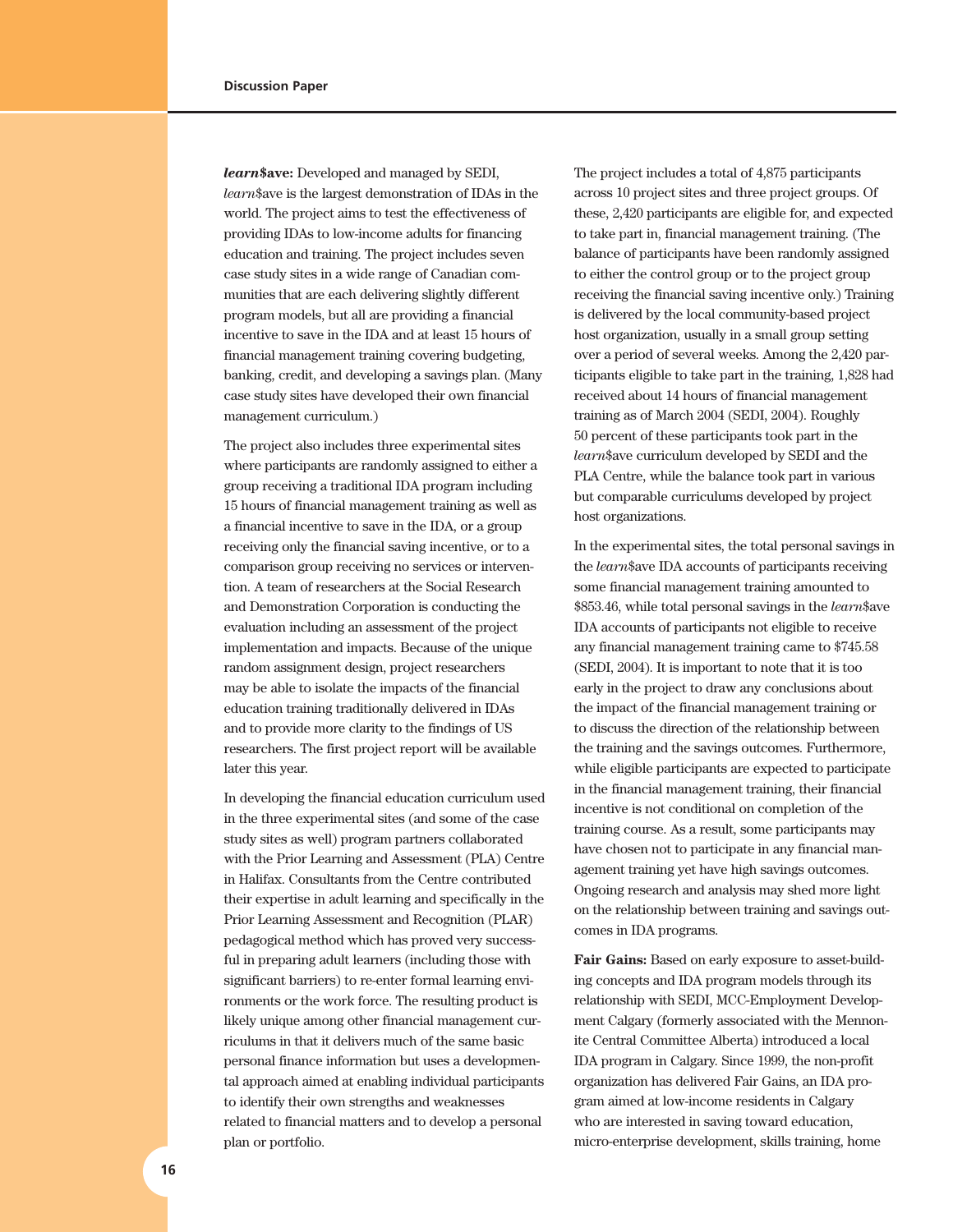ownership, post-secondary education for dependent children or to purchase employment-related tools. The program is jointly funded through the United Way of Calgary, the Cooperators Group, and an anonymous donor.

Since 1999, 160 Calgary residents have participated in Fair Gains, saving an average of \$68 per month. The program requires that participants take part in an intensive and lengthy financial management training program of 36 hours over the course of one year. The training is delivered bi-weekly or monthly to groups of up to 20 participants. The topics covered include budgeting and money management, understanding credit, taxes, insurance, consumerism, wills and estate planning, the global economy, and goal setting. Participants intending to use their IDA savings to purchase a house are required to complete a further 18 hours of training specific to home ownership.

MCC-Employment Development reports very favourable results, based on participant feedback and self-rated performance at the training mid-point and end. Among the 40 participants in the 2003 Fair Gains program, 82 percent reported they were more confident in their abilities to manage their money and felt a greater sense of control over their personal finances following the training. Ninety percent of participants also reported they were committed to saving, following the training, but only 60 percent indicated they now set financial goals for themselves (Caton, 2004).

Based on the success of Fair Gains, the organization introduced in 2001 an IDA program aimed at youth. Results among Youth Fair Gains participants are comparable in terms of savings performance and selfreported impacts of the financial management training. However, attrition from the program remains higher than among adult Fair Gains participants, and recruitment continues to be more time consuming compared to the adult Fair Gains program, which now enjoys widespread awareness within the community and is routinely oversubscribed.

MCC-Employment Development designed the financial training curriculum for Fair Gains and has adapted it to suit its Youth Fair Gains clients and for delivery outside its IDA programs. In 2003, MCC-Employment Development staff delivered financial education training to just over 400 participants in community-based workshops. These workshops are offered in partnership with other community organizations and focus on specific topics of interest to the target audience. In response to demand, the organization is seeking funding for a full-time staff position to deliver these training workshops and reduce the demand on other staff to fulfill this role in addition to their program demands. Program administrators estimate that the cost to deliver these workshops is roughly \$100 to \$250 per participant (Caton, 2004).

Based on their experience, program staff strongly recommend making some financial management training mandatory to access the financial incentive in an IDA or similar program. They further recommend that financial management training be delivered in a group setting, rather than individually, to enable peer learning and peer support to take place, and that training courses be developed as long-term initiatives to enable ongoing support and follow-up with participants. They caution, however, that in delivering financial training, organizations must be prepared to deliver material in a very sensitive manner to disadvantaged groups and to be prepared to help participants address some very personal issues that may be raised by topics covered in the training material.

**SEED Winnipeg:** Similar to MCC Employment Development and informed by its early contact with SEDI, SEED Winnipeg launched a local IDA program in Winnipeg's north end in 2000. The program is also heavily influenced by the organization's participation in Winnipeg's Alternative Financial Services Coalition, an inter-agency collective concerned with the flight of mainstream financial institutions from Winnipeg's inner city and the consequences of the growth of high cost alternative services, such as pawn shops, payday lenders, and cheque cashing outlets. The SEED IDA program is funded by several sources including the United Way, the Government of Manitoba, and private and anonymous donors.

The Winnipeg IDA program offers roughly the same asset purchase choices as the Calgary program, but includes renovations to a house and excludes the purchase of employment-related tools. Since the program start, 68 participants have enrolled and saved an average of \$80 per month.

Like the Calgary program, the Winnipeg IDA requires participants to complete an extensive course on financial management training. The Winnipeg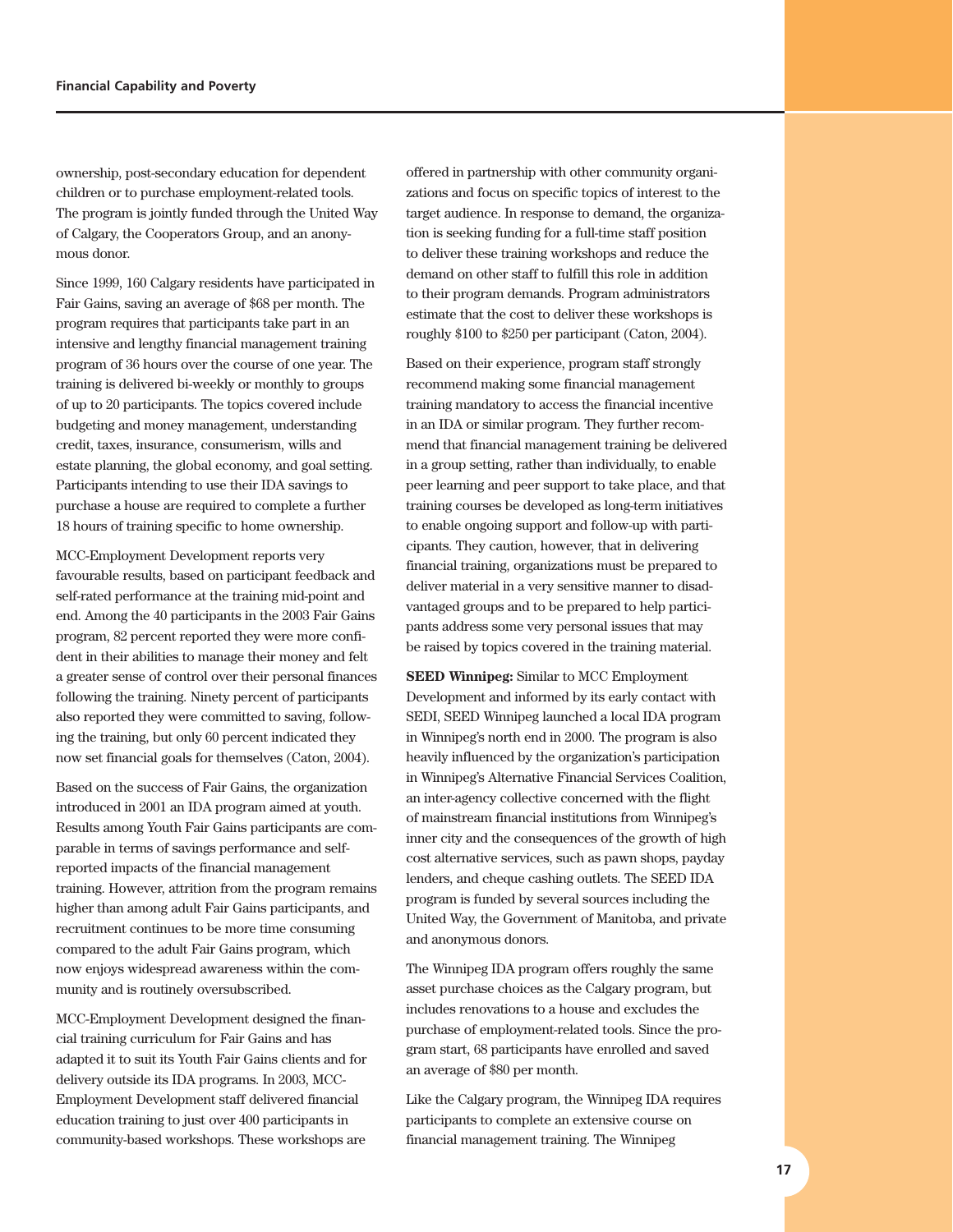program offers 18 hours of core training delivered through group workshops on topics, such as goal setting, banking, credit, and problem solving. Assetspecific workshops are offered to participants aiming for home ownership. Special topics, such as rights and responsibilities under social assistance, are covered in peer support groups.

To respond to the needs of a largely urban Aboriginal target population, the training curriculum was developed in consultation with an Aboriginal elder to ensure the materials were culturally appropriate while covering many of the same topics as other financial literacy curriculums, such as banking, credit, budgeting, and goal setting. Asset-specific workshops are offered to participants aiming for home ownership and special topics, such as rights and responsibilities under social assistance, are covered in peer support groups.

Since the launch of its IDA program, SEED has expanded its financial literacy activities. Money management training is now delivered to participants in SEED's IDA and savings circle programs as well as a stand-alone training initiative. Training is delivered by SEED staff or through partnering organizations such as the Independent Living Resource Centre. The annual budget for SEED's money management training program is about \$265,000. In 2003-04, nearly 150 low-income participants received SEED's money management training program either in full or components of the curriculum.

#### *Financial Literacy Outside IDAs*

A very small number of community organizations in Canada are also engaged in financial literacy services outside an IDA program context. Like IDA programs, they aim to reach disadvantaged groups that may be lower income, may not have more limited access to mainstream financial services or may not otherwise be able to afford fee for service financial advice.

**SEDI – Metro Credit Union:** Based on the success of the *learn*\$ave training curriculum, SEDI has adapted the curriculum for delivery outside an IDA program. In a pilot project, SEDI partnered with Metro Credit Union (MCU) in Toronto to deliver financial management training to 90 clients of the MCU. Participants took part in a series of five threehour workshops for groups of 15 to 20 participants.

These workshops covered the same basic financial content as the *learn*\$ave training curriculum, such as setting savings goals and overcoming personal barriers, understanding financial terms and money management delivered using the PLAR pedagogical method. A SEDI staff facilitator provided the overall guidance through the PLAR process while more specialized financial information was delivered by guest speakers from the MCU. Training courses were delivered at a cost of \$4,500 per course to the MCU and free for the first three groups of participants. The last two groups of participants were asked to pay a fee of \$50.

Compared with *learn*\$ave participants, and perhaps because of their attachment to a mainstream financial institution, MCU clients generally demonstrated a higher level of prior financial knowledge (Goldberg-Leong, 2004). However, the opportunity to engage in peer learning and a facilitated process proved to be very valuable. Results, based on feedback from course participants and the MCU, have been very positive. One MCU representative stated that the program "is an important part of our educational mandate… its impact on our membership has been remarkable." (SEDI, 2004A) Course participants also indicated positive impacts on their awareness and use of financial services, and on their ability to set and meet financial goals. The partnership between SEDI and the MCU also proved to be mutually rewarding and may present a replicable model.

The initiative did encounter at least two challenges (Goldberg-Leong, 2004). First, finding a time to schedule training workshops to be accessible (in light of family and work responsibilities) to the target group proved to be difficult. Second, the capacity to meet both the technical content as well as the developmental facilitation required by the course proved to be challenging and project staff noted that it would be extremely rare to find this combination of skills within one trainer. The model used in this case (supplementing the facilitation with technical guest speakers) is one possible approach.

**St. Christopher House:** St. Christopher House is a non-profit organization serving central and west-end Toronto. St. Christopher House has been concerned by the withdrawal of mainstream banking services in the lower income neighbourhoods it serves and by a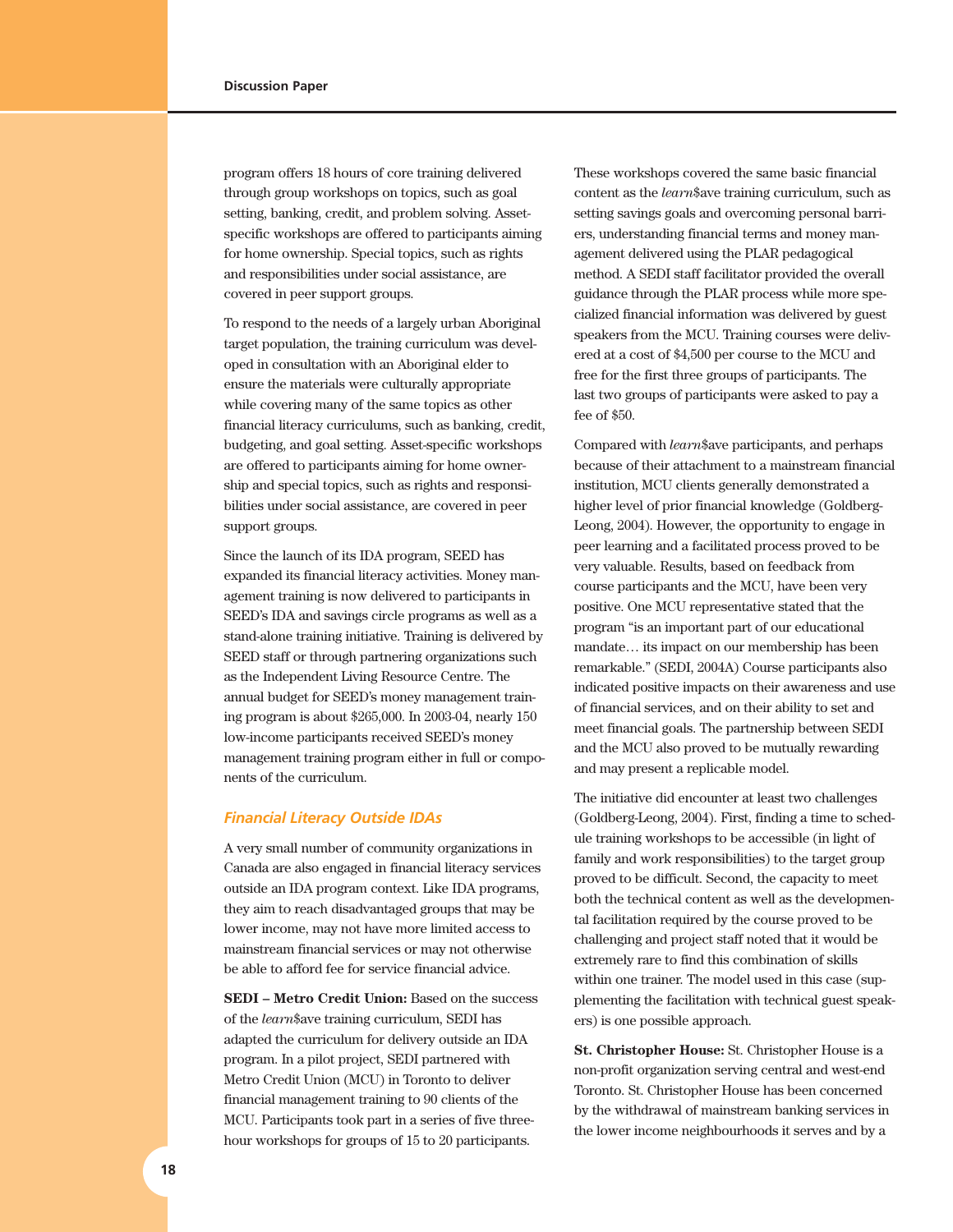range of indications of growing financial exclusion among its clients. The organization partnered with RBC Royal Bank to develop the Parkdale Community Banking Project and eventually RBC's Cash & Save, a low-cost storefront alternative to both traditional bank branches and to costly cheque-cashing outlets. The model has proved valuable to both RBC and community residents, and is being replicated in another location in Toronto. St. Christopher staff now maintain an ongoing relationship with Cash & Save as an accessible mechanism to introduce or reintroduce clients to mainstream banking.

In early 2003, St. Christopher House introduced a stand-alone financial literacy initiative called FAPS – Financial Advocacy and Problem Solving. Based on its experience with low-income clients in disadvantaged neighbourhoods in Toronto, the organization decided to broaden the range of services to tackle financial exclusion from access to basic banking and savings (through its involvement with the Cash & Save and *learn*\$ave projects) to also include:

- information and advice on debt, credit, income tax, benefits eligibility, investment, and protection from financial scams;
- assistance and, where necessary, advocacy in navigating bureaucracies associated with social assistance and other public benefits;
- public awareness and education; and
- advocating for systemic change to address issues of financial exclusion.

The target is the low- and modest-income families in west-end Toronto, many of whom are recent immigrants to Canada, do not yet have sufficient knowledge of Canadian financial services, public benefits, and consumer protection, and are more vulnerable to financial victimization. The program's services are delivered through a variety of ways including regular visits to local food banks to provide highly condensed (15 to 20) individual consultations, debt and credit counselling services for those clients refused by credit counselling agencies, and group workshops on topics of popular financial education (such as smart banking, consumer awareness, reasons to file income tax and benefit entitlements). These workshops are delivered in response to direct requests from clients or other partnering community-based organizations

but have also been embedded within longer-term life skills training programs offered by other agencies (Conway, 2004).

The FAPS program is a three-year initiative funded by the Metro United Way and serves about 40 to 50 clients per month in addition to its annual income tax preparation assistance (Conway, 2004). The community workshops are almost always oversubscribed, suggesting a significant demand for this service, as in Calgary for the Fair Gains workshops.

Project staff observed that initiatives such as FAPS may affect clients' financial security and ability to save and accumulate assets by encouraging them to engage in long-term thinking and planning. They caution that it would be a mistake to presume lowincome clients lack skills at saving. In fact, FAPS clients often have very well developed day-to-day budgeting skills but simply do not think about saving in the context of longer-term goals or rainy-day funds.

#### *Other Initiatives*

Outside the community-based sector, other organizations are involved to varying degrees in financial literacy initiatives. However, these are aimed at a more general audience, presuming a higher level of prior knowledge and experience, and are not explicit in any aim to increase personal savings or asset building through financial education.

At the federal level, the Financial Consumer Agency of Canada (FCAC) was created as part of changes to Canada's banking legislation. Included within its mandate is consumer education on rights and responsibilities, and on financial products and services. To fulfill this function, the FCAC maintains a toll-free consumer help line and an on-line clearinghouse of publications on a range of topics, such as access to financial services, credit cards, mortgages, and insurance. The FCAC also produces brochures and publications to deliver consumer information on topics, such as understanding consumer rights under new banking regulations.

At the provincial/territorial level, provincial and territorial securities commissions all provide some form of consumer financial education through on-line selfdirected learning materials on investment. Most also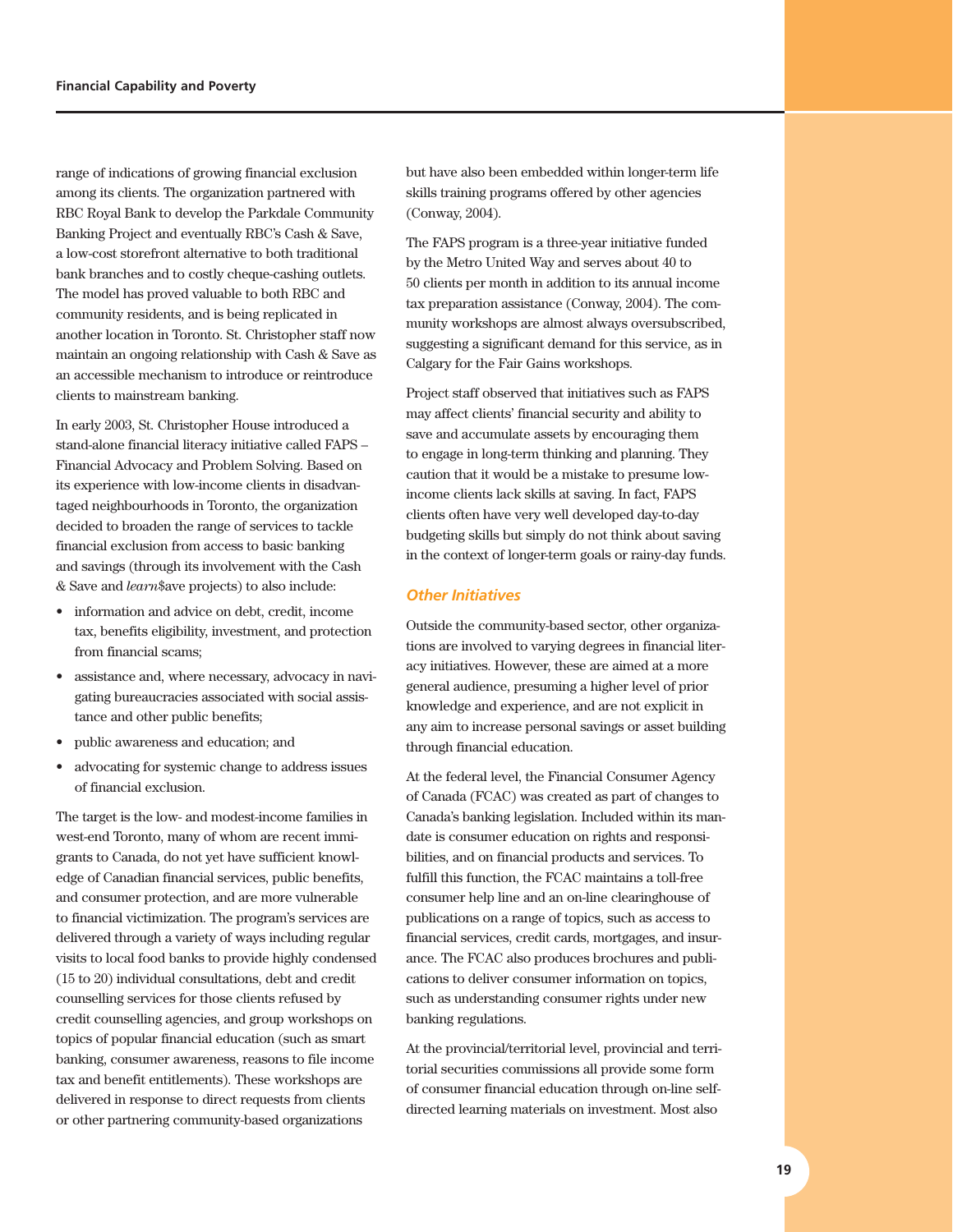produce brochures on basic investment information and several provide free or low-cost investment education seminars in community-based settings. In Quebec, the provincial securities commission was recently restructured as the Autorité des marchées financières, intended to act as a unified regulatory body for the financial sector and a single window for consumer information. Included in the organization's mission statement is a commitment to provide "assistance to consumers of financial products and services through education programs, processing complaints and dispute resolution" (Autorité des marchées financiers, 2004). In practice, financial literacy services offered by the Autorité do not differ significantly from other provincial/territorial securities commissions.

Provincial/territorial governments also have opportunities to deliver financial literacy education through public school curriculums. Some form of financial education is included in the curriculums for Ontario, Manitoba, Quebec, and Alberta, and is likely included in other provinces and territories as well. However, in all cases, the financial education is only at secondary levels and is not mandatory for graduation. The recent changes to the Quebec curriculum actually diluted the economic content of a previously compulsory economics and personal finances course to add geography and modern history components. In Alberta, the province introduced the Centennial Education Savings Plan available as a grant to all Alberta children beginning in 2005. Program officials at the provincial department for education, Alberta Learning, have stated that there are plans to integrate the grant with education on personal finance in the provincial school curriculum; however, no details are yet available (MacDonald, 2004).

There is also a role for private sector financial service organizations including major banks and their industry association, the Canadian Bankers' Association. Financial service providers have an interest in ensuring their clients have some level of financial capability for at least two reasons. First, financially capable clients may pose less of a risk to financial institutions for defaulting on or misusing credit and loans. Second, financially capable clients may be more inclined and better equipped to use bank products and services that generate revenue for the bank. All major chartered banks in Canada surveyed for this paper provide some form of financial educational tools and

General information is made available through web site and Internet-based resources for self-directed learning or through brochures available in branches. These types of resources may guide clients in making decisions about specific products and services or may provide basic information on product or service terms and conditions. More personalized information and advice is provided by bank staff to existing clients during one-on-one exchanges as part of the sales and product disclosure process. For example, a licensed bank employee may provide information and advice to a current or prospective client interested in investing in mutual funds. However, since the advice is aimed at an audience with resources to invest who are either current or prospective clients of a mainstream financial institution, this presumes a high degree of numeracy and literacy, and a preexisting level of basic financial knowledge. There is still a need for impartial and basic advice.

The Canadian Bankers' Association does aim to supplement the information provided by its member organizations. In 1998, it launched the Building a Better Understanding initiative in response to a survey of consumers that confirmed a widespread demand for more financial information among Canadian consumers as well as a widespread belief among consumers that additional financial information would enhance their ability to engage in sound financial planning. The CBA now makes available a series of information booklets, on-line or in print, on a range of topics such as "Understanding Service Fees" and "Saving for Your Child's Education." The other CBA activities are aimed largely at high school youth. Since 1999, the CBA has delivered a series of classroom seminars to high school students in communities across Canada, and reports that 79,000 Canadian students have participated in 2,600 such seminars although there are no reports on the impact or student responses to these seminars. Finally, the CBA has launched a youth-focused web site <www.yourmoney.cba.ca>. The web site is intended to be an integrated clearinghouse for web-based financial information aimed at youth, their parents, and youth educators.

information aimed at existing or potential clients. to which Canadians assume their economic roles **20**Finally, one charitable foundation in Canada, the Canadian Foundation for Economic Education (CFEE), has a specific mission to enhance the "economic capability" of Canadians, that is, the "extent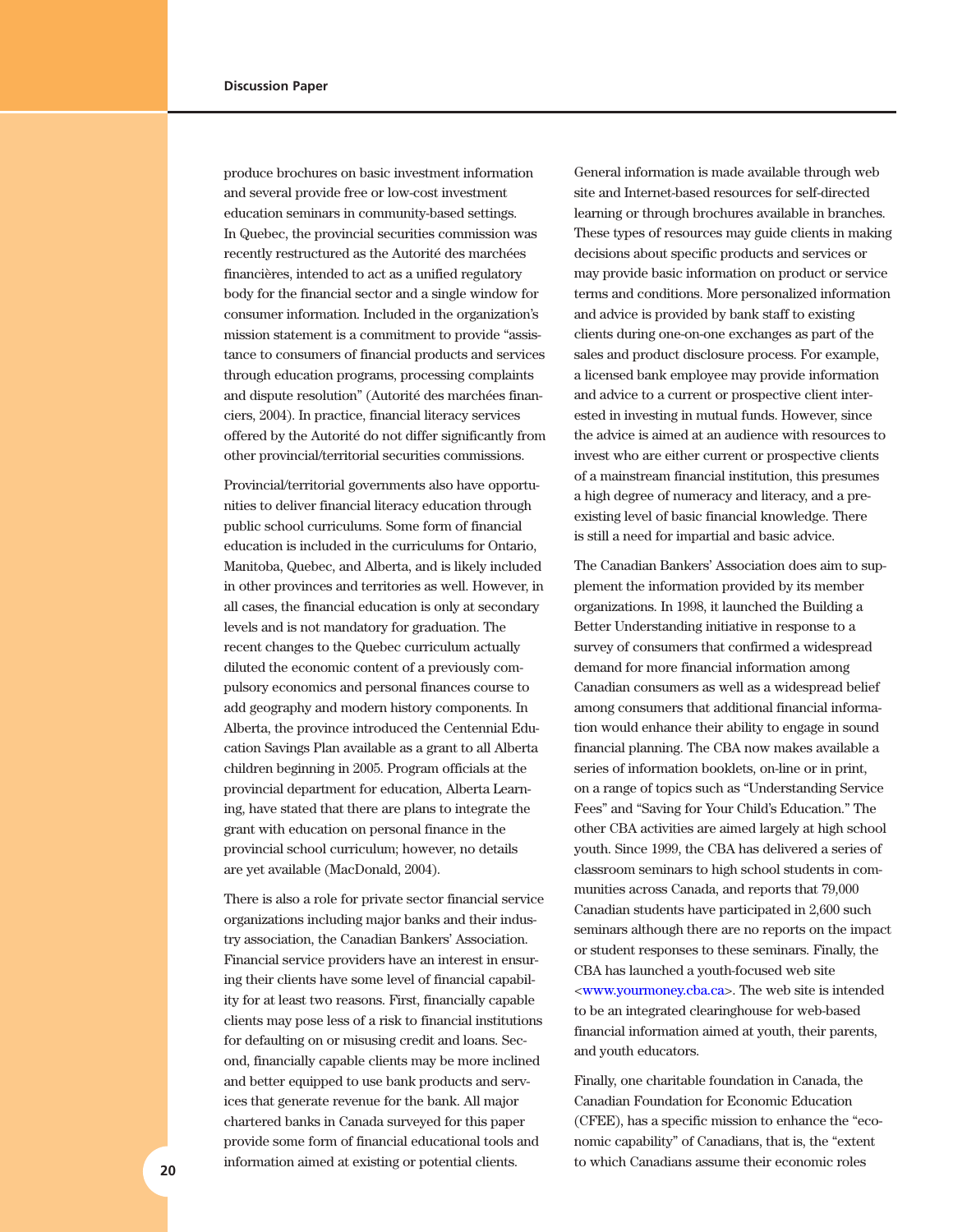<span id="page-20-0"></span>and make economic decisions with competence and confidence" (CFEE, 2004). Established in 1974 as a non-profit organization, the CFEE produces educational resources aimed primarily at students in the public school system. For example, it co-ordinated the development of the new Ontario high school business curriculum for the Ontario Ministry of Education, and has also developed a set of proposed guidelines for economic capability to stimulate and shape future discussion on this topic. The proposed guidelines include:

- a set of basic concepts Canadians should be able to understand, such as economic performance indicators, saving, and interest;
- key areas where economic capability can be applied, such as effective personal financial planning and unemployment;
- attributes present in an economically capable person, namely both confidence/efficacy as well as a behavioural element;
- target skills for economic capability including the ability to plan and set goals, and the ability to engage with technology; and
- factors underlying economic change that Canadians should be equipped to understand and deal with, including the fiscal position of governments and globalization.

The CFEE's activities are aimed at enhancing the economic capability of all Canadians, not specifically disadvantaged Canadians, and its methods are largely aimed at youth in high school as a primary audience. It is not clear to what extent the proposed economic capability guidelines have impacted other Canadian stakeholders, particularly those concerned with meeting the needs of underserved groups or of delivering services that support asset-building objectives.

## **Areas for Further Consideration**

#### *Seeking Clarity and Consensus*

The continued use of several diverse but overlapping terms and definitions in the dialogue about financial literacy in Canada (and the United States) is perhaps both a reflection of, and a contributing factor to, the very fractured community of stakeholders in this field. When the broadest net is cast, as in this paper, it is clear that there exists already in Canada a diverse

network of organizations involved in measures to improve financial literacy among Canadians. However, it is also clear that these organizations do not necessarily share an explicit conceptual framework. The result is a series of disjointed areas of activity with no clarity or agreement on objectives or direction for future investments. Contrast this with the experience of the community involved in financial capability in the United Kingdom. There, the presence of a relatively well-accepted lexicon and working definition of the concept appears to have enabled stakeholders to move forward in a much more coordinated way. Perhaps the first major challenge to the field in Canada is to work toward a clearer and more shared working definition of what is meant by financial literacy. The Adult Financial Capability Framework used across the United Kingdom might be a useful starting point in the development of a model for Canada.

#### *Understanding the Market*

While much of the research on the implementation and impacts of financial literacy training initiatives confirms that the design and delivery of the training must be highly tailored to the specific target market, there has been no effort in Canada to better understand Canadians' needs, demands, and preferences related to financial literacy. Based on available information, it would be a serious mistake to assume a uniform level of need for information, a uniform level of demand for financial literacy training or uniform preferences for how that information or training should be conveyed. For example, research conducted by the US Federal Reserve found very different preferences for the delivery of financial information among different sub-groups in the United States (Hogarth and Hilgert, 2002). The current range of financial literacy activities in Canada can be grossly segmented into youth/student- and adult-focused initiatives. However, much more research needs to be done to learn about the following differences.

**The actual current levels of financial literacy/ financial capability among various groups:** Available research suggests that many disadvantaged groups including those on low income, those with basic literacy or numeracy limitations, and those with less education may have lower levels of financial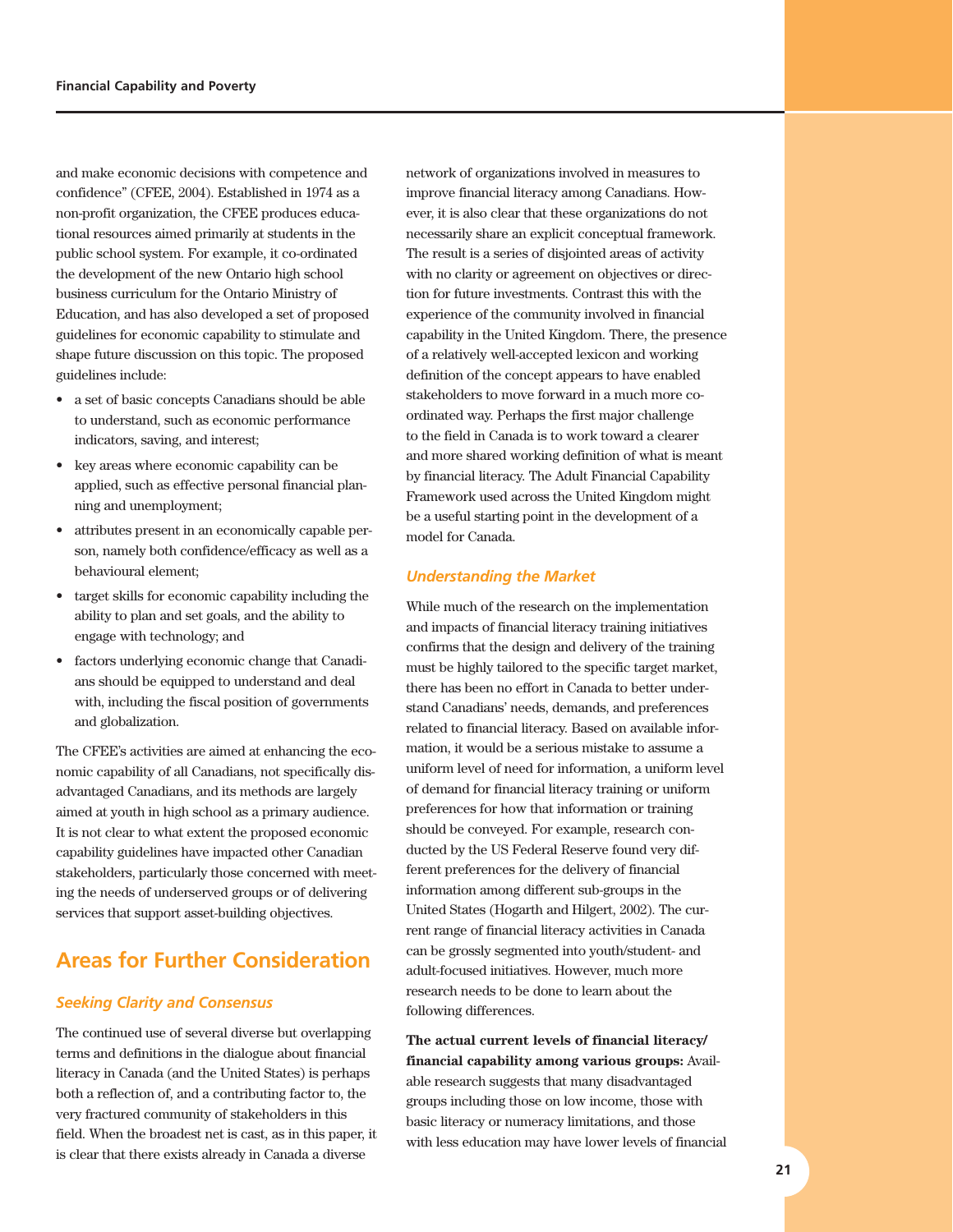knowledge, skills, and confidence. When measured against a clearer definition of the concept, this would provide some sense of the real level of need for financial literacy services in Canada.

**The actual levels of demand for financial information and training among various groups:** Available research suggests that the uptake of financial literacy training may be lower where no immediate motivation (such as a financial crisis, financial incentive, or life event) exists. Further research would provide better information on how and when Canadians can be expected to make use of financial information and training programs and services.

**The range of preferences for the delivery of financial information and training among various groups:** Available research suggests that not all target groups are equally capable or interested in using information delivered in certain media or formats, such as the Internet, brochures, or classroomstyle training programs. Further research would provide better information to tailor the design of financial information and training initiatives so they are truly accessible to the target market they are seeking to reach.

There may be several target groups that can be identified for this work, but of particular interest should be those disadvantaged groups facing greater challenges in terms of need and access to current services. These include, but are not limited to:

- Canadians living in low-income or poverty situations;
- Canadians with literacy and numeracy challenges;
- Canadians who are unbanked or only tenuously connected to mainstream financial services;
- newcomers to Canada, particularly those from developing countries or countries with significantly different financial systems;
- Canadians with disabilities, particularly those with communications-related disabilities;
- Canadians living in rural or remote communities; and
- Aboriginal Canadians.

#### *Setting Objectives*

Based on the outcomes of the dialogue on the conceptual framework and research to better understand

the current market, stakeholders will need a series of clear objectives to guide future investments in financial literacy initiatives. Again, the Adult Financial Capability Framework in the United Kingdom may serve as a useful starting point in developing a model for Canada. Research on individual programs suggests the presence of clear objectives is critical to the success of any measure to increase financial literacy/financial capability to direct activity and to measure progress and impact. At the same time, it is worth noting that any objectives related to financial literacy/financial capability will always be moving targets as the environment within which consumers are expected to function continues to change and evolve.

In setting objectives, stakeholders should consider carefully their expectations regarding behavioural outcomes, such as increased savings and asset-building. The research suggests that financial behaviour cannot be neatly predicted from financial training, and individuals are not always rational actors. However, the research on financial literacy connected to asset-building initiatives suggests that participants do respond to the ancillary service. It may be useful to think of financial literacy/financial capability as a necessary precondition for asset-building.

#### *Determining Appropriate Roles*

There are at least four current stakeholders involved in the development and delivery of financial information and training in Canada: the Government of Canada, provincial and territorial governments, the private sector (financial services in particular), and the voluntary sector. Each stakeholder brings certain resources and interests in contributing to greater financial literacy/financial capability but also certain limitations. The Government of Canada has already elaborated a series of policy priorities (such as ensuring access to basic banking) and maintains a series of direct transfers (including several that are assetbased) to individuals that create both opportunities and imperatives to support financial literacy. Similarly, provincial and territorial governments have certain policy and program imperatives, as well as opportunities to shape public school curriculums. The private sector, particularly financial services, have both significant expertise in financial information and training as well as a vested interest in contributing to a more informed and capable consumer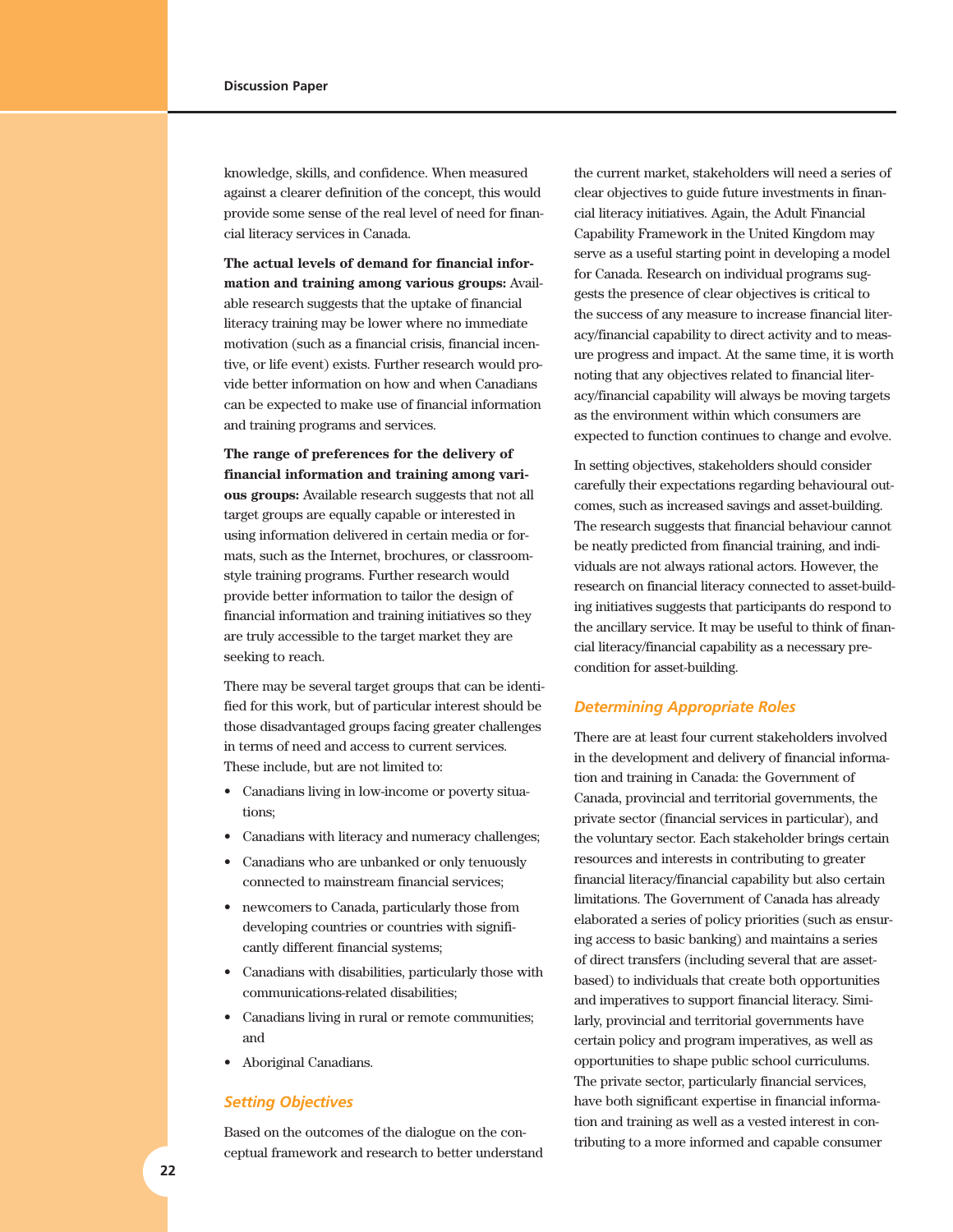population. Finally, voluntary sector organizations have a critical role in providing information and services to disadvantaged groups. Available research strongly suggests that, for disadvantaged target groups, the presence of a trusted community organization is critical to the success of financial capability initiatives. Voluntary organizations have the advantage of offering multiple services and multiple points of entry to hard-to-reach clients. They also have the advantage of being sources for trusted advice and counselling unlike the private sector' sales-driven providers. But outside a handful of organizations already very active in the delivery of financial literacy training, voluntary sector organizations will require significant support and resources to build their capacity in this field.

It is almost certain that achieving a set of objectives related to financial literacy/financial capability will require partnerships among stakeholders. The available research suggests that when these partnerships are properly established and supported, they can be extremely effective.

#### *Implementation Challenges*

This concluding section has already hinted at several of the likely challenges to the implementation of any large-scale financial literacy/financial capability initiative, but it is worth discussing these in greater detail.

First, policy makers and program designers will need to *find ways to generate demand* where it is currently weak. Financial literacy is comparable to other social marketing challenges – citizens may widely agree that it is valuable but are unlikely to take action without some additional motivation or incentive. Evidence from research and practice suggests that consumers may be more receptive to financial literacy/financial capability information and training when they have an immediate financial crisis but there is not an appropriate level of intervention to reach all target groups or to prevent financial exclusion. New programs with financial incentives, such as the Canada Learning Bond announced in the 2004 federal budget, create both opportunities and imperatives for financial literacy/financial capability strategies. Other asset-building initiatives, such as IDAs, function in a similar way by providing consumers with a financial asset they are then motivated to protect. Research also suggests that major life events,

such as unemployment or the birth of a child, offer entry points for financial literacy/financial capability.

Second, while the need for financial literacy/financial capability may be universal, policy makers and program designers will need to develop much more tailored approaches to the delivery of services in this field. Evidence from research and practice is clear that the delivery of financial information and training must be tailored to the particular target group it seeks to reach. This includes measures to accommodate specific needs, levels of demand, and learning preferences. Given the diversity of the Canadian population, the delivery of financial information and training in Canada must also take cultural, linguistic, and regional differences into account. There is a wide range of possible approaches to the delivery of financial information and training but so far only three, quite divergent approaches have been taken: the universally available but very generic sources that can be accessed on-line or in other passive, self-directed media, for-fee services very tailored to the needs of individual clients, and the very intensive training programs offered by a handful of community-based organizations either inside or outside of IDA programs. However, there are real questions about the cost effectiveness, efficiency, and appropriateness of those more intensive approaches in any attempt to design an initiative targeting large numbers of people. In the first two instances, there are also serious concerns about accessibility and usability among disadvantaged groups.

Given that the needs of the marketplace are likely segmented, there is ample ground for a range of accessible and cost-effective financial information and training products and services. New and innovative models need to be developed, based on information about the target markets, and tested.

Third, policy makers and program designers will need to evaluate impacts despite the apparent difficulty of doing so. Most evaluations have relied on self-reported data from program participants to assess impacts. While this may be adequate to capture attitudinal and psychological changes, a fuller evaluation of financial capability must also look for changes in objective measures of knowledge and skills as well as behaviour. As with all good evaluations, the framework must relate directly to the objectives established and shared across the field. At the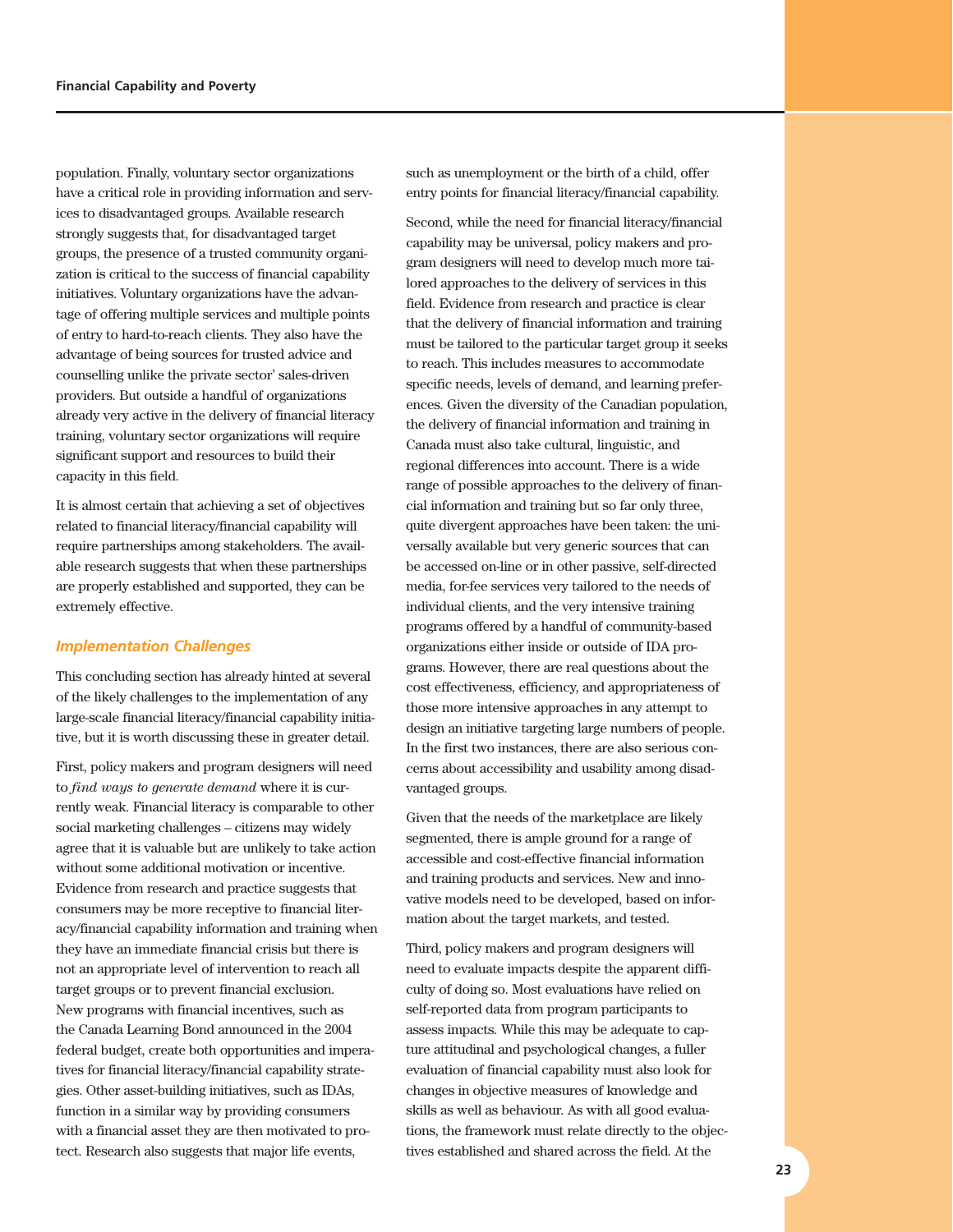same time, in setting the bar for evaluations, policy makers and program designers must be prepared to expect more limited behavioural changes without declaring the initiative a failure.

Finally, for policy makers and program designers interested in the goals of asset building, they will need to acknowledge that financial information and training is a *necessary but limited response.* Financial information and training alone will not provide the financial incentives that will enable Canadians to save and build assets. Nor will it provide the financial services infrastructure necessary for the accumulation and maintenance of financial assets or to access other forms of assets (such as home ownership). Particularly for disadvantaged Canadians, financial incentives with real value and an accessible financial services sector are key ingredients for the success of any asset-building initiative alongside measures to support financial capability.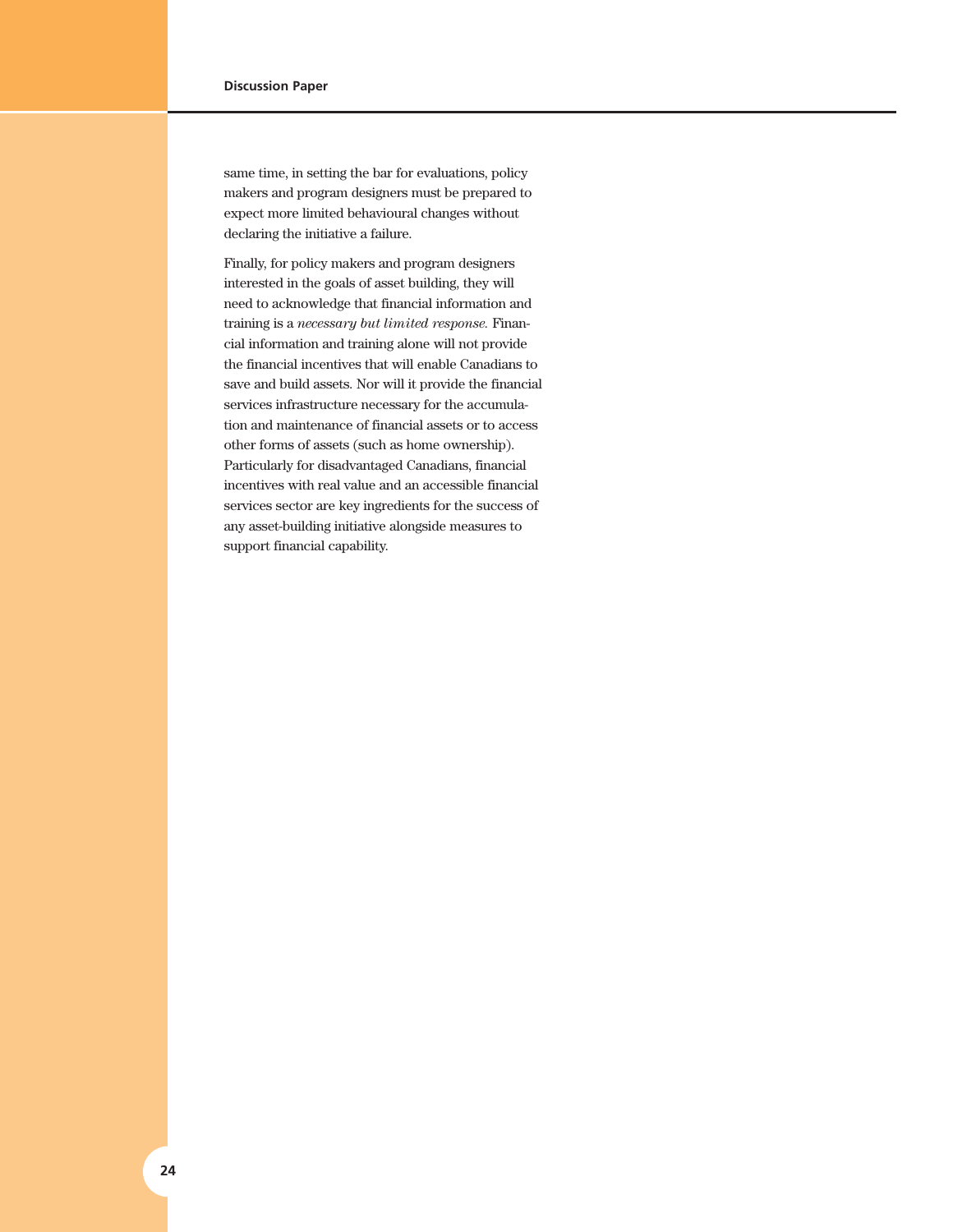## <span id="page-24-0"></span>**REFERENCES**

Autorité des marchées financiers. 2004. Information from organizational website <http://www.lautorite.qc.ca/qui-sommes-nous/ mission.en.html>. Accessed June 25, 2004.

Barradus, Angie. 1998. "Banking on Consumer Power." Public Interest Advocacy Centre, Ottawa.

Boshara, Ray. 2001. "Introduction" and "Summary." In *Building Assets: A Report on the Asset-Development and IDA Field,* ed. Ray Boshara. Washington: Corporation for Enterprise Development.

Braunstein, Sondra and Carolyn Welch. 2002. "Financial Literacy: An Overview of Practice, Research and Policy." *Federal Reserve Bulletin* (November), Washington.

Buckland, J., Thibault Martin, Nancy Barbour, Amelia Curran, Rana McDonald, and Brendan Reimer. 2003. "The Rise of Fringe Financial Services in Winnipeg's North End." August.

Canada, House of Commons. 2001. *The Guaranteed Income Supplement: The Duty to Reach All.* Report of the Standing Committee of the House of Commons on Human Resources Development and the Status of Persons with Disabilities: Ottawa.

Caton, Lisa. 2004. Personal communication with staff of MCC-Employment Development, March.

CBA (Canadian Bankers' Association). 2004. Information from organizational web site <http://www.cba.org>. Accessed June 25, 2004.

CFEE (Canadian Foundation for Economic Education). 2004. Information from organizational web site <http://www.cfee.org>. Accessed June 25, 2004.

Chen, Haiyang and Ronald Volpe. 1998. "An Analysis of Personal Financial Literacy among College Students." *Financial Services Review* 7, no. 2: 107-128.

Chevreau, Johnathan. 2002. "Investors Know Less than They Think: Two Thirds of 4,000 Canadians Flunk Financial Literacy Test." *National Post,* September 19, p. IN1.

Clancy, Margaret, Michal Grinstein-Weiss, and Mark Schreiner. 2001. *Financial Education and Savings Outcomes in Individual Development Accounts.*

Working paper 01-2, St. Louis: Center for Social Development.

Conway, Sean. 2004. Personal communication with St. Christopher House staff, March.

Cutler, N.E. and S. Devlin. 1996. "Financial Literacy 2000." *Journal of the American Society of CLU and ChFC.*

DiSpalatro, Mary. 2000. "Promoting Financial Literacy." *Benefits Canada.* 24, no. 6.

Dodge, David. 2003. "On Economic Education." Remarks to the David Dodge Tribute Dinner hosted by CFEE, Bank of Canada, November 3, 2003, Toronto.

Dow, Stephen. 2001. Remarks to Growing Wealth Working Group, Corporation for Enterprise Development, Washington, November.

England, Jude. 2004. Personal communication with member of CFLI evaluation team, ECOTEC Consulting, London, March.

FSA (Financial Services Authority). 2000. *Consumer Research 1: Better Informed Consumers.* London: Government of the United Kingdom.

FSA and BSA (Financial Services Authority and Basic Skills Agency). 2002. *Adult Financial Capability Framework.* London: Government of the United Kingdom.

Goldberg-Leong, Toby. 2004. Personal communication with Director of New Program Initiatives, Social and Enterprise Development Innovations, March.

Grant, Michael. 1998. *Canada's Social Payment Disbursement System and the Financial Services Sector.* Research paper prepared for the Task Force on the Future of the Canadian Financial Services Sector, Ottawa.

Greenspan, Alan. 2002. "Financial Literacy: A Tool for Economic Progress." *The Futurist* 36, no. 4: 37-41.

Hilgert, Marianne, Jeanne Hogarth, and Sondra Beverly. 2003. "Household Financial Management: The Connection Between Knowledge and Behaviour." *Federal Reserve Bulletin,* July.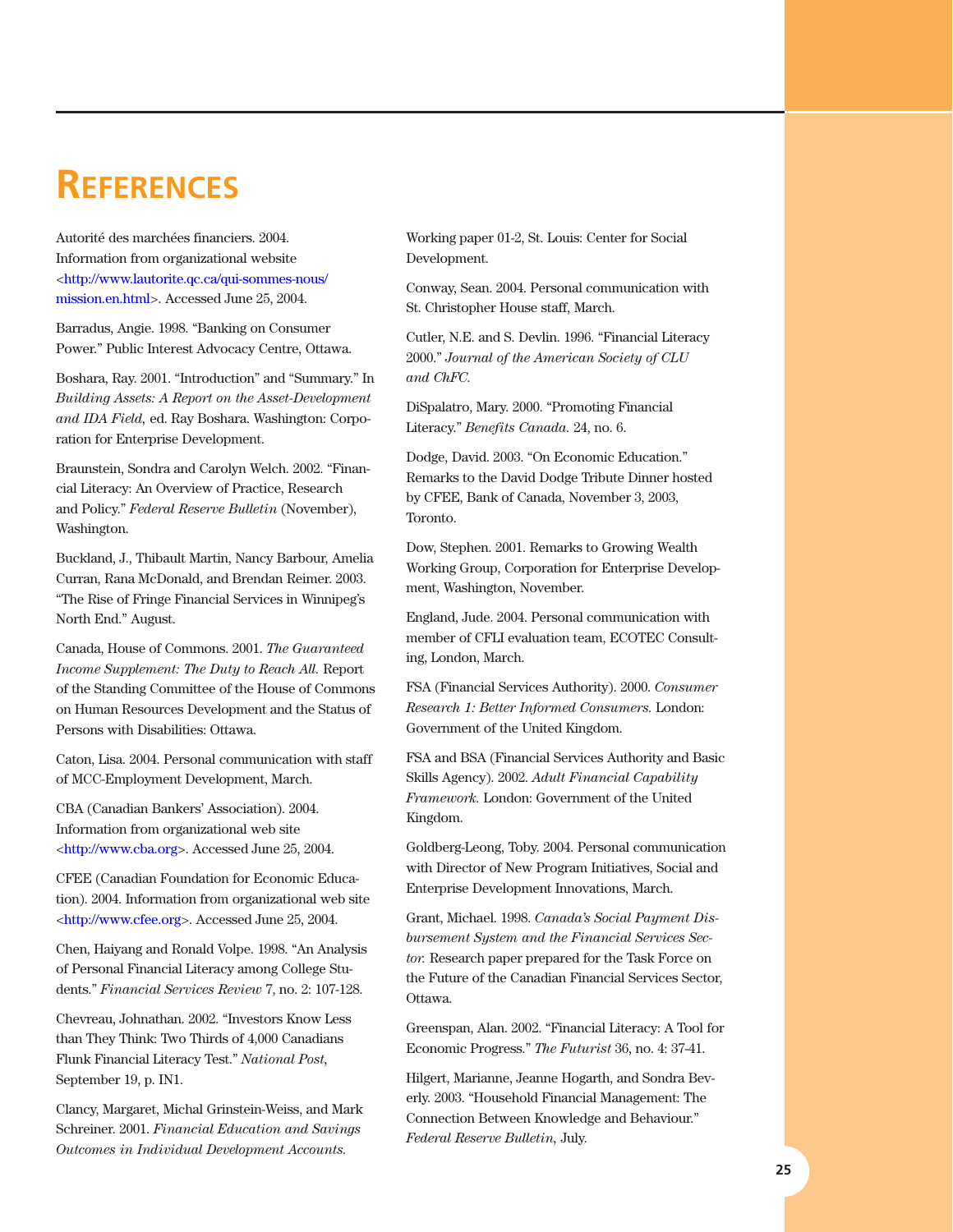Hind, Gil. 2003. *Financial Education and the Child Trust Fund.* Discussion paper, Financial Services Authority: London.

Hogarth, Jeanne and Marianne Hilgert. 2002. "Financial Knowledge, Experience and Learning Preferences: Preliminary Results from a New Survey on Financial Literacy." *Consumer Interest Annual* 48.

Huddleston, Catherine. 1999. "Impact Evaluation of a Financial Literacy Program: Evidence for Needed Education Policy Changes." *Consumer Interest Annual* 45.

Kaplan, Jan. 2001. "Prevention of Welfare Dependency: An Overview." *Spectrum* 72, no. 2: 11-15.

Kempson, Elaine. 2000. *In or Out? Financial Exclusion: A Literature and Research Review.* Consumer Research Paper 3, Financial Services Authority, London.

———. 2003. Personal communication with member of the Saving Gateway evaluation team, University of Bristol, November.

Kim, Jinhee. 2001. "Financial Knowledge and Subjective and Objective Financial Well-Being." *Consumer Interest Annual* 47.

MacDonald, Steve. 2004. Personal communication with provincial official from Alberta Learning, Government of Alberta, Edmonton.

MacLeod, Mary. 2003. Personal communication with Chief Executive of National Family and Parenting Institute, London.

Murray, Janet and Mary Ferguson. 2004. *FMT Institute Feasibility Research Interim Report: Assessing Demand and the Feasibility of the Institute.* Report prepared for Social and Enterprise Development Innovations, Toronto, March.

Myers, Rodd and Louise Simbandumwe. 2003. Remarks to Conference on Asset-Based Approaches, Exploring the Promise of Asset-Based Social Policies: Reviewing Evidence from Research and Practice, Policy Research Initiative, December 8-9, Gatineau.

NCEE (National Council on Economic Education). 2002. Report from the National Summit on Economic and Financial Literacy, May 13-14, 2002, Washington.

PFEG (Personal Finance Education Group). 2004. Information from organizational web site <http://www.pfeg.org>. Accessed June 25, 2004.

Regan, Sue. 2003. "Full Financial Inclusion." Draft report, Institute for Public Policy Research, London, October.

Reynolds, Faith. 2004. Personal communication with Toynbee Hall staff, March.

Rhine, Sherrie and Maude Toussaint-Comeau. 2002. "Consumer Preferences in the Delivery of Financial Information: A Summary." *Consumer Interest Annual* 48.

Ritch, Adele and Barbara Holler. 2003. "Draft Focus Group Report: *learn*\$ave Demonstration Project." Social Research and Demonstration Corporation, Ottawa, April 7.

Roshco, Bernard. 1999. "Investor Illiteracy." *American Prospect* 43 (March-April): 69-73.

Schreiner, Mark, Margaret Clancy, and Michael Sherraden. 2002. *Final Report: Saving Performance in the American Dream Demonstration.* Center for Social Development, St. Louis.

SCFE (Scottish Centre for Financial Education). 2004. Information from organizational web site <http://www.ltscotland.org.uk/eddevelopment/ wholeschool/scotfinancialctre.asp>. Accessed June 25, 2004.

Sedaie, Behrooz. 1998. "Economic Literacy and Intention to Attend College." *Research in Higher Education* 39, no. 3: 337-364.

SEDI (Social and Enterprise Development Innovations). 2002. Data from internal summary of participant evaluation forms at Toronto *learn*\$ave site, August 12.

\_\_\_\_\_\_. 2004A. Organizational endorsement cited on SEDI website at <http://www.sedi.org/html/ individuals/financial.asp>. Accessed June 25, 2004.

———. 2004B. Data from internal *learn*\$ave project management information software, current to March 2004.

Sherraden, Michael. 1991. *Assets and the Poor: Toward a New American Welfare Policy.* New York: M.E. Sharpe Inc.